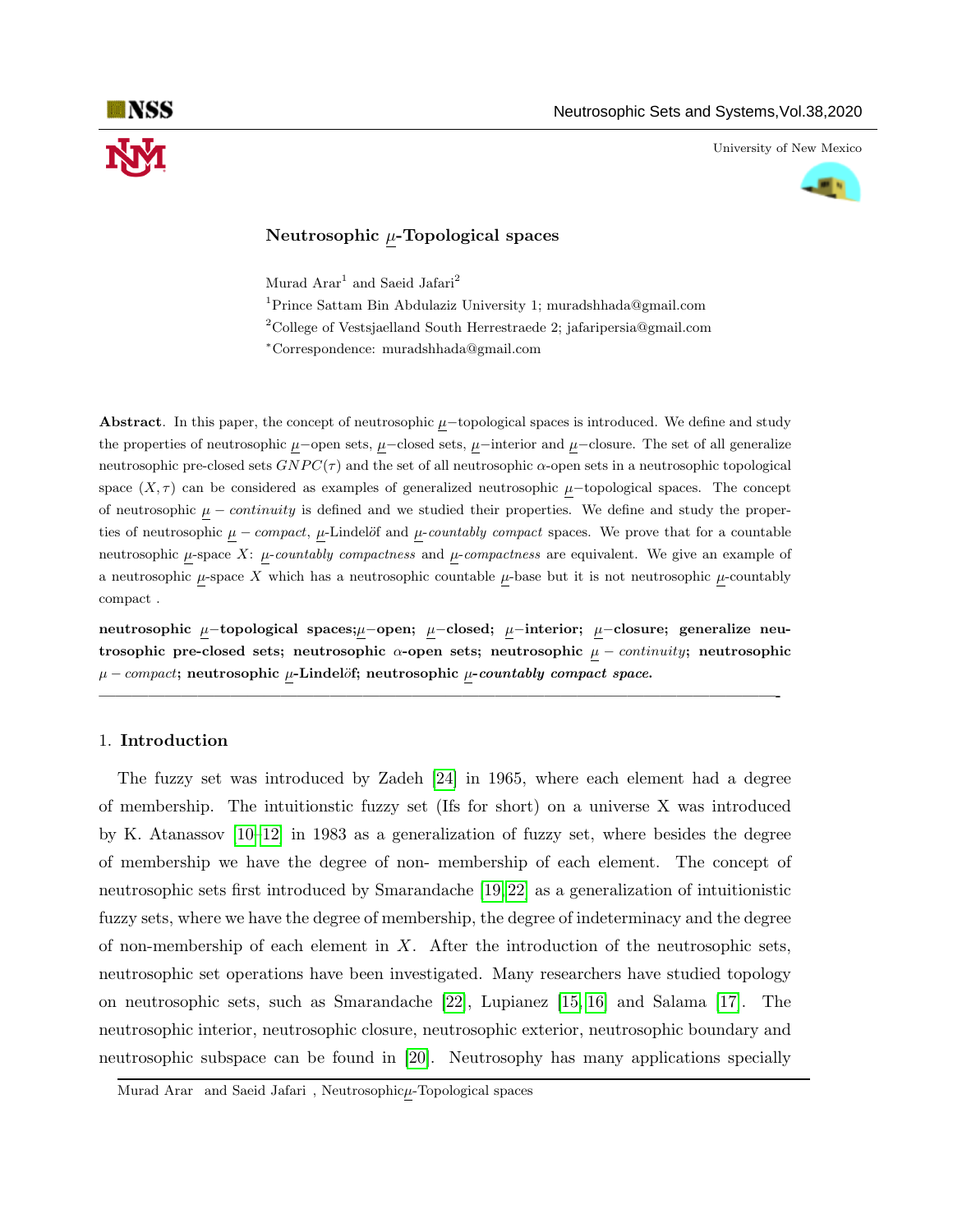in decision making, for more details about new trends of neutrosophic applications one can consult [\[1\]](#page-14-5), [\[2\]](#page-14-6), [\[3\]](#page-14-7) and [\[4\]](#page-14-8).

**Definition 1.1.** [\[19\]](#page-15-1): A *neutrosophic set A* on the universe of discourse X is defined as  $A = \{ \langle x, \mu_A(x), \sigma_A(x), \nu_A(x) \rangle; x \in X \}$  where  $\mu, \sigma, \nu : X \to ]-0,1^+[$  and  $-0 \leq \mu(x) + \sigma(x) +$  $\nu(x) \leq 3^+$ .

The class of all neutrosophic set on X will be denoted by  $\mathcal{N}(X)$ . We will exhibit the basic neutrosophic operations definitions (union, intersection and complement. Since there are different definitions of neutrosophic operations, we will organize the existing definitions into two types, in each type these operation will be consistent and functional.

**Definition 1.2.** [\[18\]](#page-15-5)[Neutrosophic sets operations of Type.I] Let  $A, A_\alpha, B \in \mathcal{N}(X)$  such that  $\alpha \in \Delta$ . Then we define the neutrophic:

- (1) (Inclusion):  $A \sqsubseteq B$  If  $\mu_A(x) \leq \mu_B(x)$ ,  $\sigma_A(x) \geq \sigma_B(x)$  and  $\nu_A(x) \geq \nu_B(x)$ .
- (2) (*Equality*):  $A = B$  if and only if  $A \sqsubseteq B$  and  $B \sqsubseteq A$ .
- (3)  $(Intersection) \bigcap_{\alpha \in \Delta} A_{\alpha}(x) = \{ \langle x, \underset{\alpha \in \Delta}{\wedge} \mu_{A_{\alpha}}(x), \underset{\alpha \in \Delta}{\vee} \sigma_{A}(x), \underset{\alpha \in \Delta}{\vee} \nu_{A}(x) \rangle; x \in X \}.$
- (4)  $(Union) \underset{\alpha \in \Delta}{\sqcup} A_{\alpha}(x) = \{ \langle x, \underset{\alpha \in \Delta}{\vee} \mu_{A_{\alpha}}(x), \underset{\alpha \in \Delta}{\wedge} \sigma_{A}(x), \underset{\alpha \in \Delta}{\wedge} \nu_{A}(x) \rangle; x \in X \}.$
- (5) (Complement)  $A^c = \{ \langle x, \nu_A(x), 1 \sigma_A(x), \mu_A(x) \rangle; x \in X \}$
- (6) (Universal set)  $1_X = \{(x, 1, 0, 0); x \in X\}$ ; will be called the neutrosophic universal set.
- (7) (*Empty set*)  $0_X = \{\langle x, 0, 1, 1 \rangle; x \in X\}$ ; will be called the *neutrosophic empty set*.

**Definition 1.3.** [\[18\]](#page-15-5)[Neutrosophic sets operations of Type.II] Let  $A, A_\alpha, B \in \mathcal{N}(X)$  for every  $\alpha \in \Delta$ . Then we define the neutrophic:

- (1) (Inclusion):  $A \subseteq B$  If  $\mu_A(x) \leq \mu_B(x)$ ,  $\sigma_A(x) \leq \sigma_B(x)$  and  $\nu_A(x) \geq \nu_B(x)$ .
- (2) (*Equality*):  $A = B$  if and only if  $A \sqsubseteq B$  and  $B \sqsubseteq A$ .
- (3)  $(Intersection) \bigcap_{\alpha \in \Delta} A_{\alpha}(x) = \{ \langle x, \underset{\alpha \in \Delta}{\wedge} \mu_{A_{\alpha}}(x), \underset{\alpha \in \Delta}{\wedge} \sigma_{A}(x), \underset{\alpha \in \Delta}{\vee} \nu_{A}(x) \rangle; x \in X \}.$
- (4)  $(Union) \underset{\alpha \in \Delta}{\sqcup} A_{\alpha}(x) = \{ \langle x, \underset{\alpha \in \Delta}{\vee} \mu_{A_{\alpha}}(x), \underset{\alpha \in \Delta}{\vee} \sigma_{A}(x), \underset{\alpha \in \Delta}{\wedge} \nu_{A}(x) \rangle; x \in X \}.$
- (5) (Complement)  $A^c = \{ \langle x, \nu_A(x), 1 \sigma_A(x), \mu_A(x) \rangle; x \in X \}$
- (6) (Universal set)  $1_X = \{(x, 1, 1, 0); x \in X\}$ ; will be called the neutrosophic universal set.
- (7) (Empty set)  $0_X = \{\langle x, 0, 0, 1 \rangle; x \in X\}$ ; will be called the neutrosophic empty set.

**Proposition 1.4.** [\[18\]](#page-15-5) For any  $A, B, C \in \mathcal{N}(X)$  we have:

- (1)  $A \sqcap A = A$ ,  $A \sqcup A = A$ ,  $A \sqcap 0_X = 0_X$ ,  $A \sqcup 0_X = A$ ,  $A \sqcap 1_X = A$ ,  $A \sqcup 1_X = 1_X$ .
- (2)  $A \sqcap (B \sqcap C) = (A \sqcap B) \sqcap C$  and  $A \sqcup (B \sqcup C) = (A \sqcup B) \sqcup C$ .
- (3)  $A \sqcap (\sqcup_{\alpha \in \Delta} A_{\alpha}) = \sqcup_{\alpha \in \Delta} (A \sqcap A_{\alpha}).$
- (4)  $A \sqcup (\bigcap_{\alpha \in \Delta} A_{\alpha}) = \bigcap_{\alpha \in \Delta} (A \sqcup A_{\alpha}).$
- (5)  $(A^c)^c = A$ .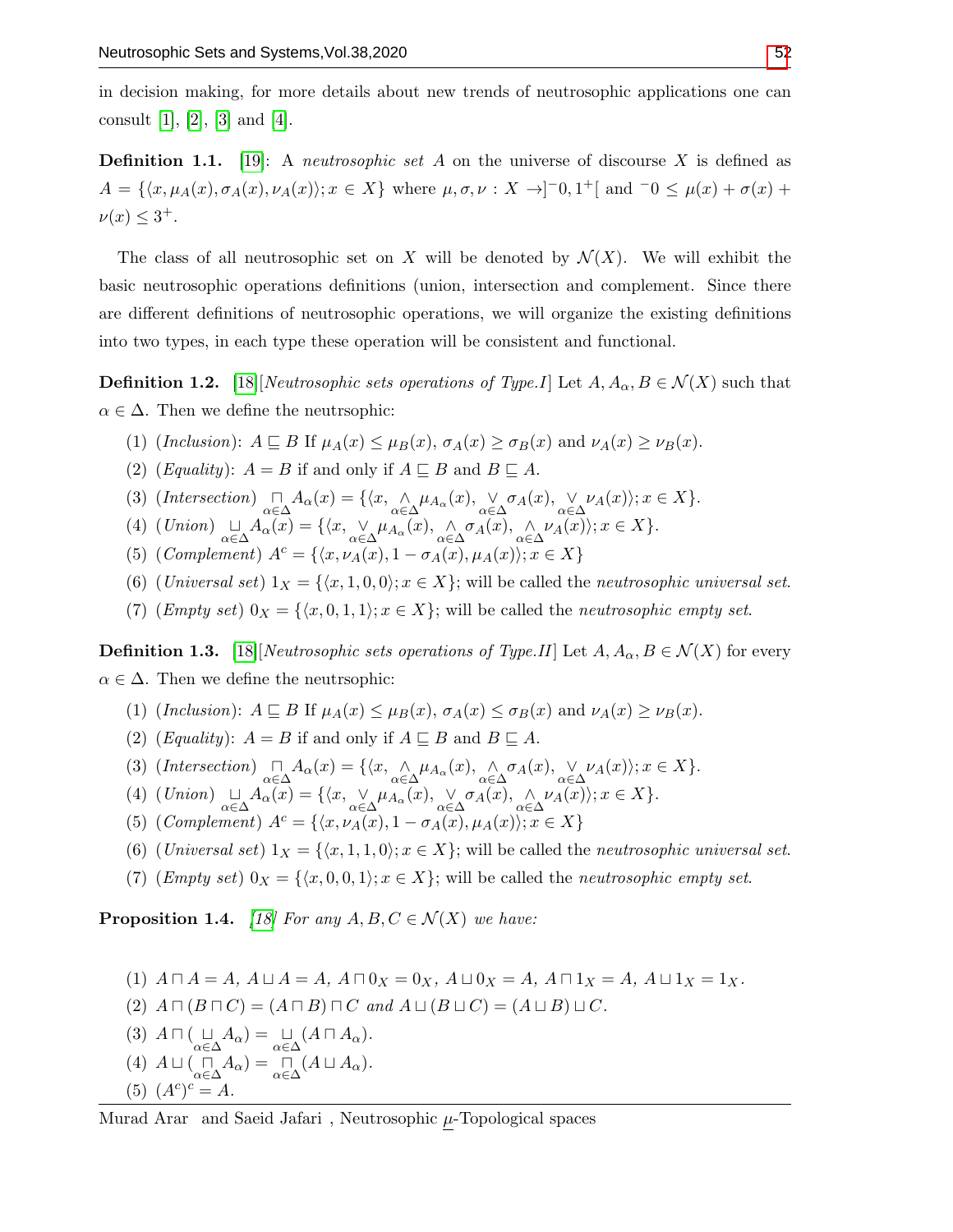(6) De Morgan's law:

(a) 
$$
(\bigcap_{\alpha \in \Delta} A_{\alpha})^c = \bigcup_{\alpha \in \Delta} A_{\alpha}^c
$$
.  
\n(b)  $(\bigcup_{\alpha \in \Delta} A_{\alpha})^c = \bigcap_{\alpha \in \Delta} A_{\alpha}^c$ .

**Definition 1.5.** [\[18\]](#page-15-5) [Neutrosophic Topology] Let  $\tau \subseteq \mathcal{N}(X)$ . Then  $\tau$  is called a neutrosophic topology on X if

- (1)  $0_X, 1_X \in \tau$ .
- (2) The union of any number of neutrosophic sets in  $\tau$  belongs to  $\tau$ ,
- (3) The intersection of two neutrosophic sets in  $\tau$  belongs to  $\tau$ .

The pair  $(X, \tau)$  is called a *neutrosophic topological space* over X. Moreover, the members of  $\tau$  are said to be *neutrosophic open sets* in X. For any  $A \in \mathcal{N}(X)$ , If  $A^c \in \tau$ , then A is said to be neutrosophic closed set in X.

**Definition 1.6.** [\[20\]](#page-15-3)[Neutrosophic interior] Let  $(X, \tau)$  be a neutrosophic topological space over X and  $A \in \mathcal{N}(X)$ . Then, the neutrosophic interior of A, denoted by  $int(A)$  is the union of all neutrosophic open subsets of A.

Clearly that  $int(A)$  is the biggest neutrosophic open set over X which containing A.

**Theorem 1.7.** [\[20\]](#page-15-3) Let  $(X, \tau)$  be a neutrosophic topological space over X and  $A, B \in \mathcal{N}(X)$ . Then

- (1)  $int(1_X) = 1_X$ ,  $int(0_X) = 0_X$  and  $int(A) \sqsubseteq A$ .
- (2)  $int(int(A)) = int(A)$ .
- (3)  $A \sqsubseteq B$  implies  $int(A) \sqsubseteq int(B)$ .
- (4)  $int(A \sqcap B) = int(A) \sqcap int(B)$ .

**Definition 1.8.** [\[20\]](#page-15-3)[*Neutrosophic closure*] Let  $(X, \tau)$  be a neutrosophic topological space over X and  $A \in \mathcal{N}(X)$ . Then, the *neutrosophic closure* of A, denoted by  $cl(A)$  is the intersection of all neutrosophic closed super sets of A.

Clearly,  $cl(A)$  is the smallest neutrosophic closed set over X which contains A.

**Theorem 1.9.** [\[20\]](#page-15-3) Let  $(X, \tau)$  be a neutrosophic topological space over X and  $A, B \in \mathcal{N}(X)$ . Then,

- (1)  $cl(1_X) = 1_X$ ,  $cl(0_X) = 0_X$  and  $A \sqsubseteq cl(A)$ .
- (2)  $cl(cl(A)) = cl(A)$ .
- (3)  $A \sqsubseteq B$  implies  $cl(A) \sqsubseteq cl(B)$ .
- (4)  $cl(A \sqcup B) = cl(A) \sqcup cl(B).$

Murad Arar $\,$  and Saeid Jafari $\,$  , Neutrosophic  $\underline{\mu}$  -Topological spaces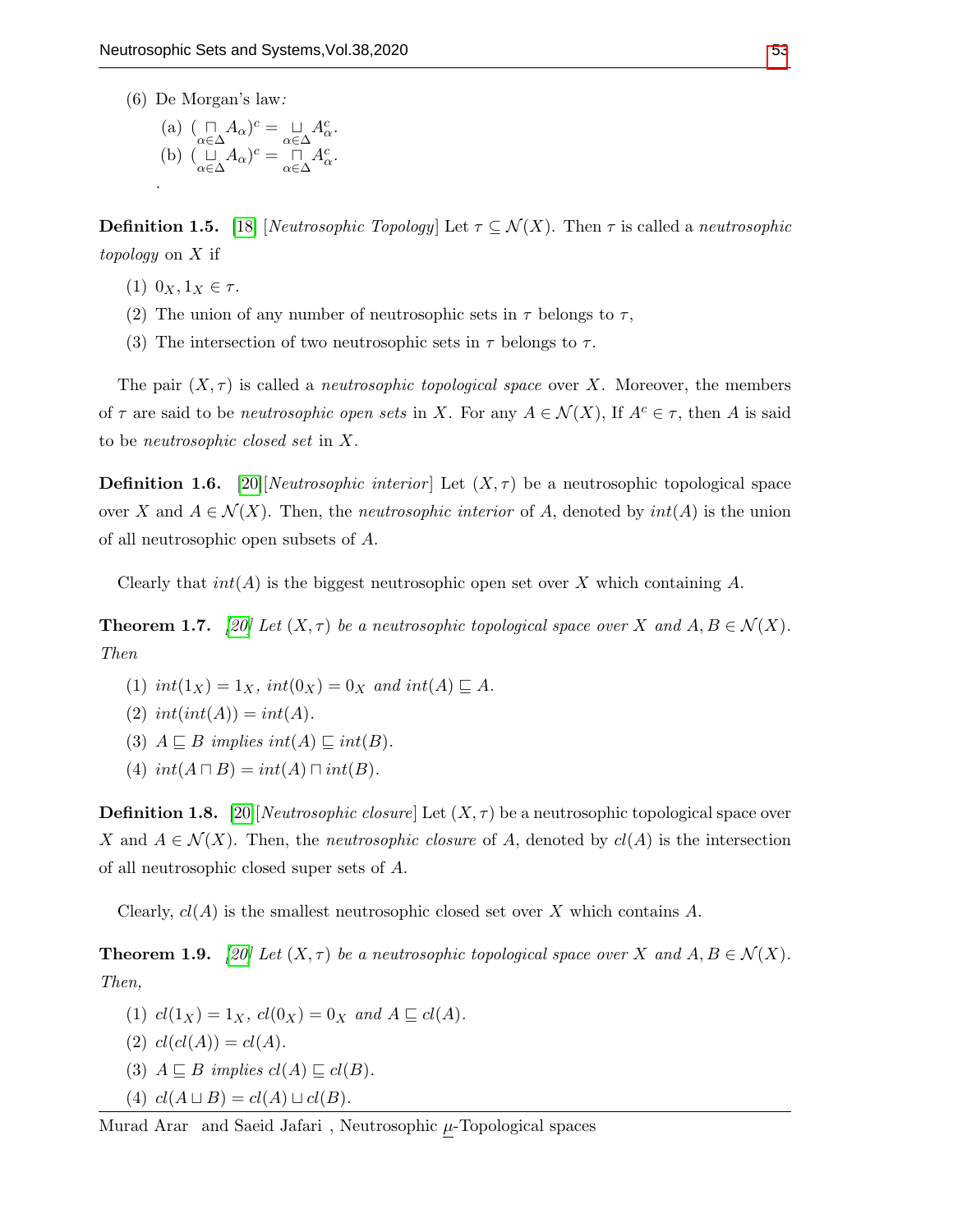**Definition 1.10.** [\[5\]](#page-14-9)[Neutrosophic pre-open and pre-closed] Let  $(X, \tau)$  be a neutrosophic topological space over X and  $A \in \mathcal{N}(X)$ . Then A is said to be *neutrosophic pre-open set* (NPOS), if  $A \subseteq Int(Cl(A))$ . The complement of a neutrosophic pre-open set is called *neutrosophi* pre-closed set (NPCS).

**Definition 1.11.** [\[6\]](#page-14-10)[Neutrosophic  $\alpha$ -open] Let  $(X, \tau)$  be a neutrosophic topological space over X and  $A \in \mathcal{N}(X)$ . A is said to be an  $\alpha$ -open set, if  $A \subseteq Int(ClInt(A))$ . The set of all neutrosophic  $\alpha$ -open sets in  $(X, \tau)$  will be denoted by  $N\alpha - O(\tau)$ .

**Definition 1.12.** [\[5\]](#page-14-9)[Neutrosophic pre-closure] Let  $(X, \tau)$  be a neutrosophic topological space over X and  $A \in \mathcal{N}(X)$ . The *neutrosophic pre-closure* of A, denoted by  $pNCL(A)$  is the intersection of all neutrosophic pre-closed super sets of A.

**Definition 1.13.** [\[5\]](#page-14-9) Generalized Neutrosophic pre-closed sets] Let  $(X, \tau)$  be a neutrosophic topological space over X and  $A \in \mathcal{N}(X)$ . A is said to be a *neutrosophic generalized pre-closed* set (GNPCS) in  $(X, \tau)$  if  $pNCL(A) \subseteq B$  whenever  $A \subseteq B$  and B is neutrosophic open. The set of all generalized neutrosophic pre-closed sets in  $(X, \tau)$  will be denoted by  $GNPC(\tau)$ .

<span id="page-3-0"></span>**Theorem 1.14.** [\[5,](#page-14-9) [6\]](#page-14-10) Let  $(X, \tau)$  be a neutrosophic topological space over X. Then

- (1) The union of any collection of  $\alpha$ -open sets is an  $\alpha$ -open set.
- (2) The union of any collection of  $GNPCs$  is  $GNPC$ .

The following is an improvement of a definition in [\[14\]](#page-14-11) makes it suitable for type.I and type.II neutrosophic sets.

**Definition 1.15.** Let X and Y be two nonempty sets and  $\Omega: X \to Y$  be any function. Then for any netrosophic sets  $A \in \mathcal{N}(X)$  and  $B \in \mathcal{N}(Y)$  we have:

(1) The Type.I(Type.II) pre-image of B under  $\Omega$ , denoted by  $\Omega^{-1}(B)$ , is the Neutrosophic set in X defined by

 $\Omega^{-1}(B) = \{\langle x, \mu_B(\Omega(x)), \sigma_B(\Omega(x)), \nu_B(\Omega(x))\rangle; x \in X\}$ 

(2) The Type.I (Type.II) image of A under  $\Omega$ , denoted by  $\Omega(A)$ , is the Neutrosophic set in Y defined by

$$
\Omega(A) = \{ \langle y, \Omega(\mu_A)(y), \Omega(\sigma_A)(y), (1 - \Omega(1 - \nu_A))(y) \rangle; y \in Y \} \text{ where}
$$

$$
(\mu_A)(y) = \begin{cases} \sup_{x \in \Omega^{-1}(y)} \mu_A(x) & \text{if } \Omega^{-1}(y) \neq \emptyset \\ 0 & \text{if } \Omega^{-1}(y) = \emptyset \end{cases}
$$

$$
(\sigma_A)(y) = \begin{cases} \inf_{x \in \Omega^{-1}(y)} \sigma_A(x) & \text{if } \Omega^{-1}(y) \neq \emptyset \\ 1 & \text{if } \Omega^{-1}(y) = \emptyset \end{cases} (Type. I)
$$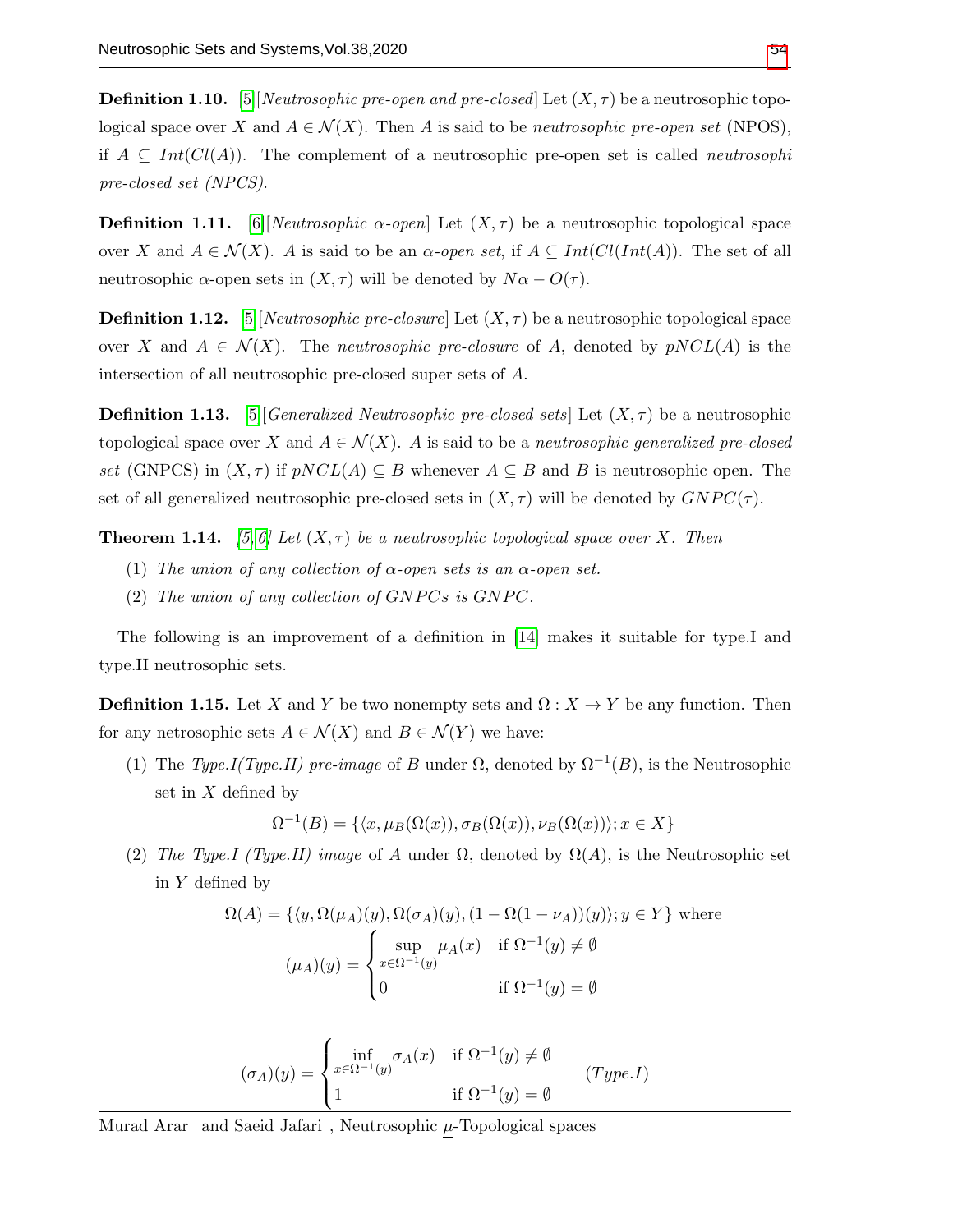$$
(\sigma_A)(y) = \begin{cases} \sup_{x \in \Omega^{-1}(y)} \sigma_A(x) & \text{if } \Omega^{-1}(y) \neq \emptyset \\ 0 & \text{if } \Omega^{-1}(y) = \emptyset \end{cases}
$$
 (Type.II)

$$
(1 - \Omega(1 - \nu_A))(y) = \begin{cases} \inf_{x \in \Omega^{-1}(y)} \nu_A(x) & \text{if } \Omega^{-1}(y) \neq \emptyset \\ 1 & \text{if } \Omega^{-1}(y) = \emptyset \end{cases}
$$

For the sake of simplicity we write  $\Omega - (\nu_A \text{ instead of } (1 - \Omega(1 - \nu_A)).$ 

Note that the only difference between Type.I and Type.II images lies in the definition of the image of  $\sigma$  and this is important to make sure both Type.I and Type.II neutrosophic functions satisfy the following proposition.

<span id="page-4-0"></span>**Proposition 1.16.** [\[14\]](#page-14-11) Let X and Y be two nonempty sets and  $\Omega: X \to Y$  be any function. Let  $A, A_{\alpha} \in \mathcal{N}(X)$  and  $B, B_{\alpha} \in \mathcal{N}(Y)$ . Then we have:

(1)  $A_1 \sqsubset A_2 \Rightarrow \Omega(A_1) \sqsubset \Omega(A_2)$ .

(2)  $B_1 \sqsubseteq B_2 \Rightarrow \Omega^{-1}(B_1) \sqsubseteq \Omega^{-1}(B_2).$ 

- (3)  $A \subseteq \Omega^{-1}(\Omega(A))$  and equality holds if  $\Omega$  is injective.
- (4)  $\Omega(\Omega^{-1}(A)) \sqsubseteq A$  and equality holds if  $\Omega$  is surjective.
- (5)  $\Omega(\underset{\alpha \in \Delta}{\sqcup} A_{\alpha}) = \underset{\alpha \in \Delta}{\sqcup} \Omega(A_{\alpha}).$
- (6)  $\Omega(\bigcap_{\alpha \in \Delta} A_{\alpha}) \sqsubseteq \bigcap_{\alpha \in \Delta} \Omega(A_{\alpha})$  and equality holds when  $\Omega$  is injective.
- (7)  $\Omega^{-1}(\underset{\alpha\in\Delta}{\sqcup}B_{\alpha})=\underset{\alpha\in\Delta}{\sqcup}\Omega^{-1}(B_{\alpha}).$
- (8)  $\Omega^{-1}(\bigcap_{\alpha \in \Delta} B_{\alpha}) = \bigcap_{\alpha \in \Delta} \Omega^{-1}(B_{\alpha}).$
- (9)  $\Omega^{-1}(1_N) = 1_N$ ,  $\Omega^{-1}(0_N) = 0_N$ .
- (10)  $\Omega(1_N) = 1_N$  and  $\Omega(0_N) = 0_N$ , whenever  $\Omega$  is surjective.

**Definition 1.17.** Let X be a nonempty set and  $0 < \alpha, \beta, \gamma < 1$ . Then a neutrosophic set  $A \in \mathcal{N}(X)$  is called:

- (1) A neutrosophic point of Type.I if and only if there exists  $x \in X$  such that  $A =$  $\{\langle x, \alpha, \beta, \gamma \rangle\} \cup \{\langle \hat{x}, 0, 1, 1 \rangle; \hat{x} \neq x\}.$
- (2) A neutrosophic point of Type.II if  $A = \{\langle x, \alpha, \beta, \gamma \rangle\} \cup \{\langle \dot{x}, 0, 0, 1 \rangle; \dot{x} \neq x\}.$  Neutrosophic points will be denoted by  $x_{\alpha,\beta,\gamma}$ .

Now, we will exhibit some definitions and properties of  $\mu$ -topological spaces. A. Császár [\[13\]](#page-14-12) introduced the notion of Generalized Topological Space (GTS). He also introduced the notion of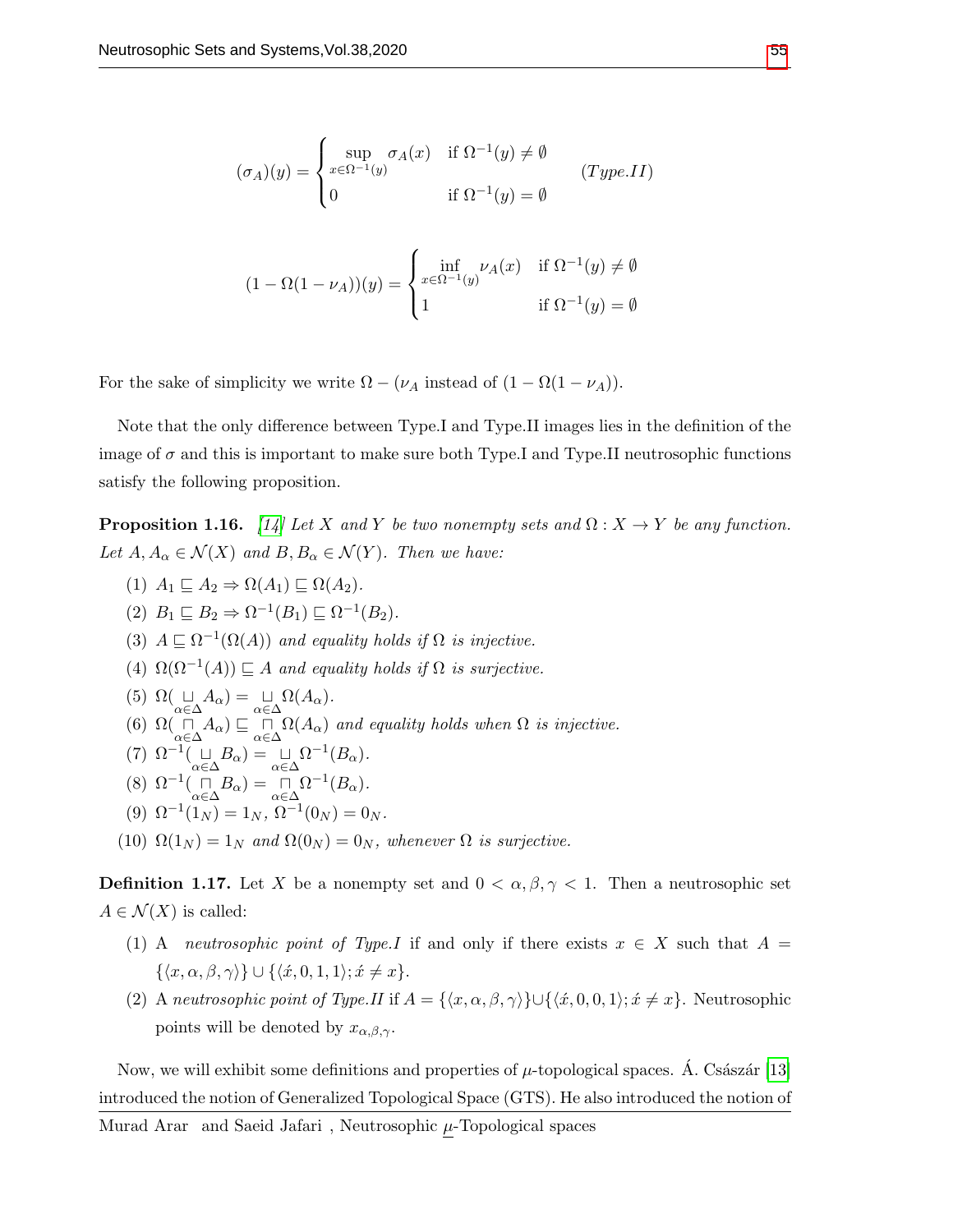$(\mu_1;\mu_2)$ -continuous function on GTS's.  $\mu$ -compactness introduced in [\[23\]](#page-15-6) and [\[21\]](#page-15-7). Countbaly  $\mu$ −paracompact introduced and studied in [\[8\]](#page-14-13). Strongly Generalized neighborhood systems introduced and studies in [\[9\]](#page-14-14).

Let X be a nonempty set. A collection  $\mu$  of subsets of X is called a generalized topology on X and the pair  $(X, \mu)$  is called a generalized topological space, if  $\mu$  satisfies the following two conditions:

- (1)  $\emptyset \in \mu$ .
- (2) Any union of elements of  $\mu$  belongs to  $\mu$ .

Let  $\beta \subseteq \exp(X)$  and  $\emptyset \in \beta$ . Then  $\beta$  is called a  $\mu - base$  for  $\mu$  if  $\mu = {\bigcup \beta' ; \beta' \subset \beta \big}$ , We also say  $\mu$  is generated by  $\beta$ . If  $\beta$  is countable, then it said a countable  $\mu - base$ . A generalized topological space  $(X, \mu)$  is said to be strong if  $X \in \mu$ . A subset B of X is called  $\mu$ -open (resp.  $\mu$ -closed) if  $B \in \mu$  (resp. if  $X - B \in \mu$ ). The set of all  $\mu$ -open sets containing a point  $x \in X$ will be denoted by  $\mu_x$  (i.e.  $\mu_x = \{U \in \mu; x \in U\}$ ).

**Definition 1.18.** Let  $(X, \mu_1)$  and  $(X, \mu_2)$  be two  $\mu$ -topological space. A function  $f : (X, \mu_1) \rightarrow$  $(X, \mu_2)$  is said to be  $(\mu_1, \mu_2)$  – continuous if and only if  $f^{-1}(V) \in \mu_1$  whenever  $V \in \mu_2$ .

**Definition 1.19.** Let X be a generalized topological space and let  $\mathfrak{F}$  be a collection of subsets of X. Then  $\mathfrak{F}$  is said to be:

- (1) A  $\mu$ -cover of X if  $X = \bigcup \{U; U \in \mathfrak{F}\}.$
- (2) A  $\mu$ -open cover of X if  $\mathfrak{F}$  is a  $\mu$ -cover of X and  $U \in \mu$  for every  $U \in \mathfrak{F}$ .

**Definition 1.20.** Let X be a generalized topological space and let  $\mathfrak{F}$  and  $\mathfrak{C}$  be  $\mu$ -covers of X. Then  $\mathfrak C$  is said to be a  $\mu$ -subcover of  $\mathfrak F$ , if  $\mathfrak C \subseteq \mathfrak F$ .

**Definition 1.21.** A generalized topological space X is said to be  $\mu$ -compact (resp.  $\mu$ -Lindelöf) if and only if every  $\mu$ -open cover of X has a finite (resp. countable)  $\mu$ -subcover.

The following theorem shows some differences between topological spaces and  $\mu$ −topological spaces.

## Theorem 1.22.

- (1) In  $\mu$ –topological spaces  $Int_{\mu}(A \cap B) = Int_{\mu}(A) \cap Int_{\mu}(B)$  is not satisfied where  $Int_{\mu}(A)$ stands for interior of A.
- (2) In  $\mu$ -topological spaces  $Cl_{\mu}(A \cup B) = Cl_{\mu}(A) \cup Cl_{\mu}(B)$  is not satisfied where  $Cl_{\mu}(A)$ stands for the closure of  $A$  in  $\mu$ .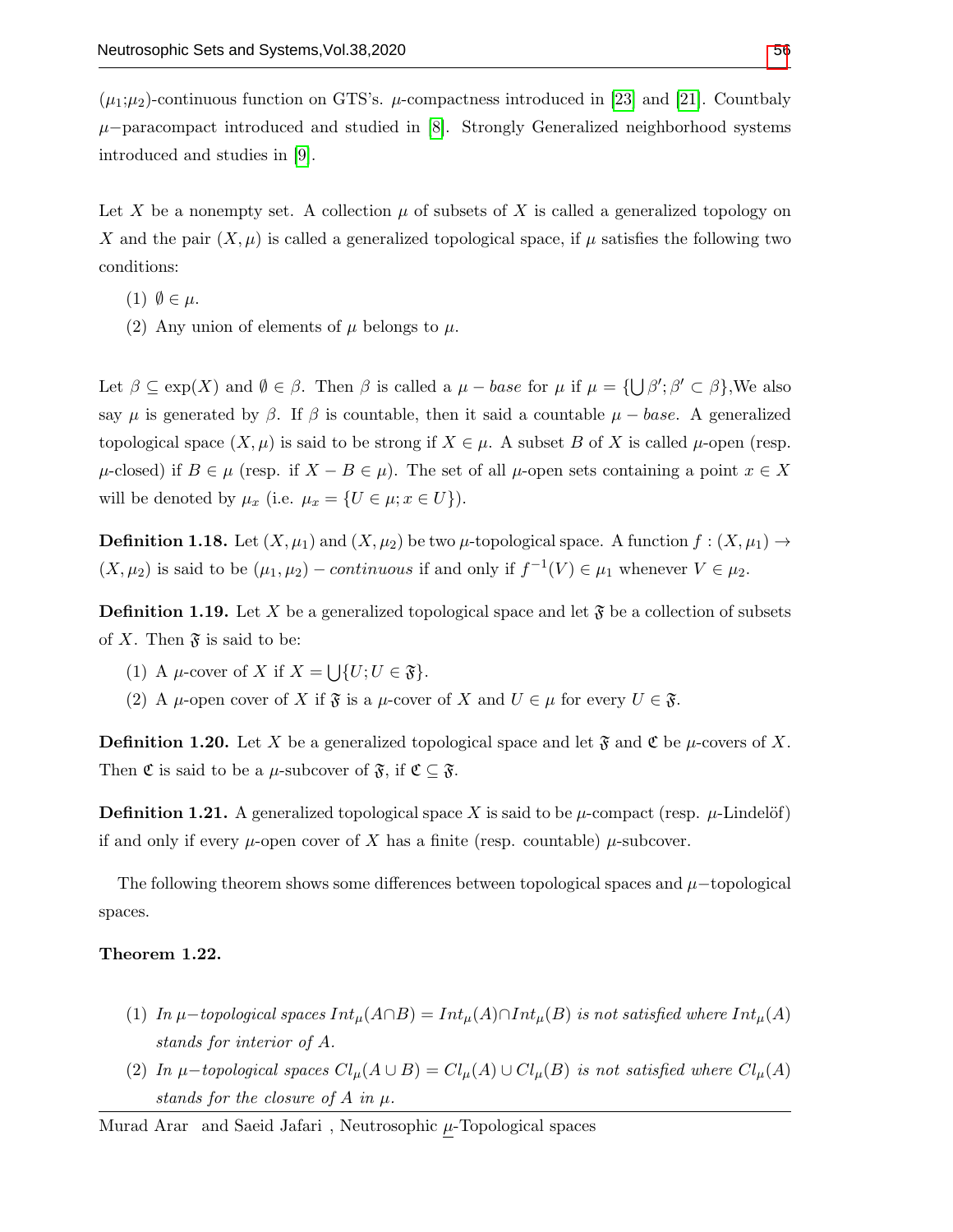(3) [\[7\]](#page-14-15) There exists a  $\mu$ -normal space with a countable  $\mu$ -base which has a  $\mu$ -open cover with no  $\mu$ -open point-finite refinement.

## 2. Neutrosophic  $\mu$ -Topological Spaces

In the literature of generiaized topological spaces the symbol  $\mu$  is used to refer the  $\mu$ –topology and in neutrosophic sets it is used to refer the membership function  $\mu$ , so, to avoid ambiguity, we will use the underlined  $\mu$  to refer the  $\mu$ -topology and keep  $\mu$  for the membership function in neutrosophic sets.

**Definition 2.1** (*Neutrosophic*  $\mu$ *-Topology*). Let  $\mu \subseteq \mathcal{N}(X)$ . Then  $\mu$  is called a *neutrosophic*  $\mu$ -topology on X if

- (1)  $0_X \in \mu$ .
- (2) The union of any number of neutrosophic sets in  $\mu$  belongs to  $\mu$ .

The pair  $(X, \mu)$  is called a *neutrosophic*  $\mu$ -topological space over X. The members of  $\mu$  are said to be neutrosophic  $\mu$ -open sets in X. If  $1_X \in \mu$ , then  $(X, \mu)$  is called a strong neutrosophic  $\mu$ -topological space. For any  $A \in \mathcal{N}(X)$ , if  $A^c \in \mu$ , then A is said to be neutrosophic  $\mu$ -closed set in X. Since their are two types of neutrosophic sets, a neutrosophic  $\mu$ -topology is said to be Type.I(Type.II) neutrosophic topology if its elements are treated as Type.I(Type.II) neutrosophic sets.

<span id="page-6-0"></span>**Example 2.2.** Let  $X = \{a, b, c\}$  and  $A, B, C, C \in \mathcal{N}(X)$  with:

 $A = \{ \langle a, 0.3, 0.5, 0.7 \rangle, \langle b, 0.3, 0.4, 1 \rangle \}, B = \{ \langle a, 0.4, 0.7, 0.1 \rangle, \langle b, 0.2, 0.6, 0.9 \rangle \}, C =$  $\{\langle a, 0.4, 0.5, 0.1\rangle, \langle b, 0.3, 0.4, 0.9\rangle\}, \quad \acute{C} = \{\langle a, 0.4, 0.7, 0.1\rangle, \langle b, 0.3, 0.6, 0.9\rangle\}.$  Then  $\mu$  $\{0_X, A, B, C\}$  is a Type.I neutrosophic  $\underline{\mu}$  – topology and  $\underline{\acute{\mu}} = \{1_X, 0_X, A, B, \acute{C}\}$  is a Type.II strong neutrosophic  $mu - topology$ . Neither  $\mu$  nor  $\hat{\mu}$  is neutrosophic topology. Note that ,in  $(X, \mu)$ ,  $A \sqcap B = \{\langle a, 0.3, 0.7, 0.7 \rangle, \langle b, 0.2, 0.6, 1 \rangle\}$  is not neutrosophic mu-open (here we apply type.I intersection). And in  $(X, \hat{\mu})$  we have  $A \sqcap B = \{\langle a, 0.3, 0.5, 0.7 \rangle, \langle b, 0.2, 0.4, 1 \rangle\}$  is not neutrosophic *mu*-open (here we apply type.II intersection).

Most examples and theorems will be considered for Type.I neutrosophic sets, since the two types of neutrosophic sets have the same properties.

**Definition 2.3** (*Neutrosophic*  $\mu$ *-interior*). Let  $(X, \mu)$  be a neutrosophic topological space over X and  $A \in \mathcal{N}(X)$ . Then, the *neutrosophic*  $\mu$ -interior of A, denoted by  $int_{\mu}(A)$  is the union of all neutrosophic  $\mu$ -open subsets of A. Clearly  $int_{\mu}(A)$  is the biggest neutrosophic  $\mu$ -open set over X contained in A.

**Theorem 2.4.** Let  $(X, \mu)$  be a neutrosophic  $\mu$ -topological space over X and  $A, B \in \mathcal{N}(X)$ . Then,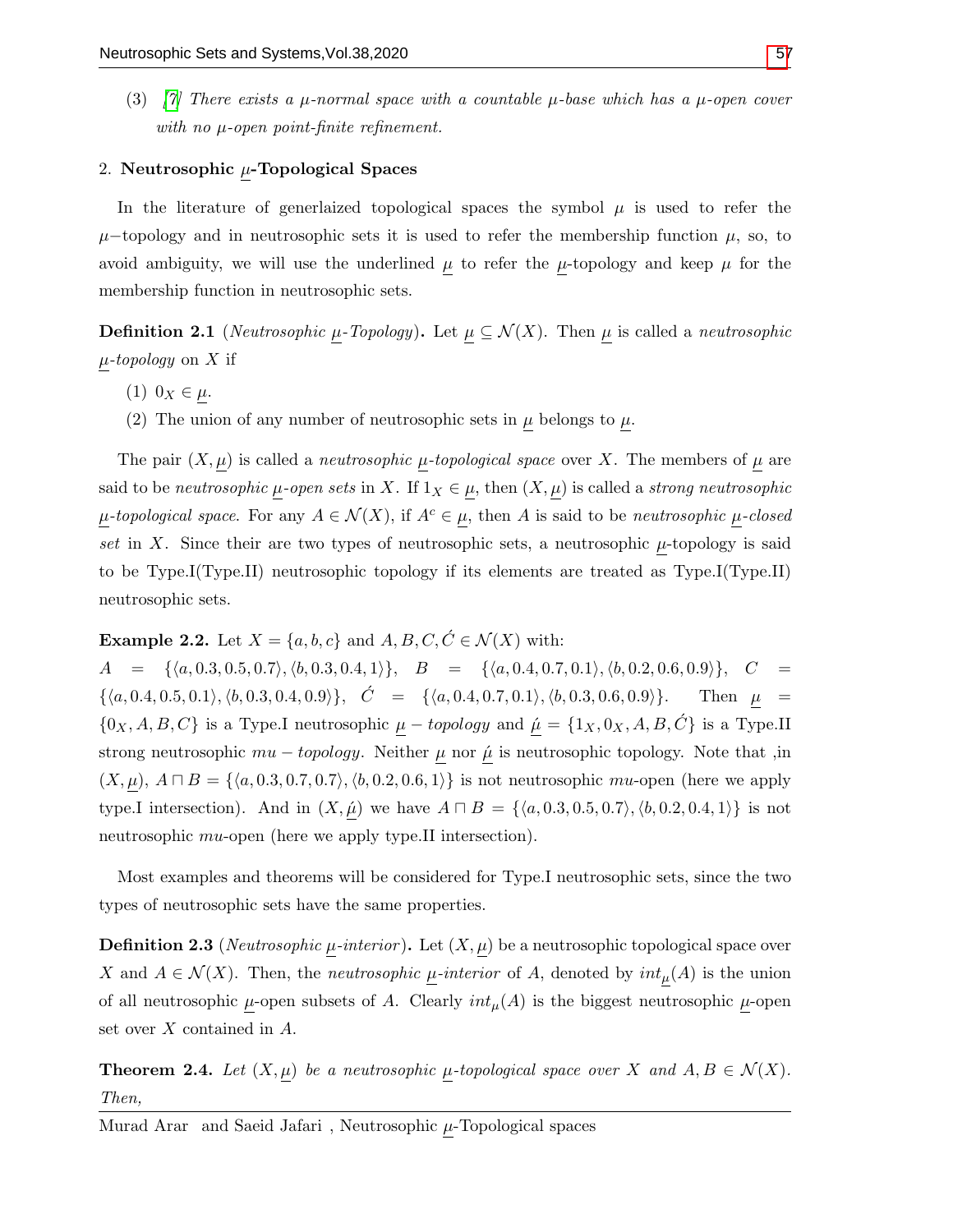- (1)  $int_{\mu}(0_X) = 0_X$  and  $int_{\mu}(A) \sqsubseteq A$ .
- (2)  $int_{\mu}(1_X) = 1_X$  whenever  $\mu$  is a strong  $\mu$ -topology.
- (3)  $int_{\mu}(int_{\mu}(A)) = int_{\mu}(A)$ .
- (4)  $A \sqsubseteq B$  implies  $int_{\mu}(A) \sqsubseteq int_{\mu}(B)$ .
- (5)  $int_{\mu}(A) = A$  if and only if  $A \in \mu$ .
- (6) If  $A \subseteq B$ , then  $int_{\mu}(A) \subseteq int_{\mu}(B)$ .
- (7)  $int_{\mu}(A \sqcap B) \sqsubseteq int_{\mu}(A) \sqcap int_{\mu}(B)$ . Equality does not hold, see Exampl[e2.5.](#page-7-0)

Proof. We will establish a proof for (4) and (7).

(4) Since  $A \sqsubseteq B$ ,  $\{U \in \underline{\mu}; U \sqsubseteq A\} \subseteq \{U \in \underline{\mu}; U \sqsubseteq B\}$ . So that  $\mu_{int_{\mu}(A)}(x) = \sup \{\mu_U(x); U \in A\}$  $\underline{\mu}, U \sqsubseteq A \} \leq \sup \{ \mu_U(x); U \in \underline{\mu}, U \sqsubseteq B \} = \mu_{int_{\mu}(B)}(x), \ \sigma_{int_{\mu}(A)}(x) = \inf \{ \sigma_U(x); U \in \underline{\mu}, U \sqsubseteq B \}$  $A\} \geq \inf\{\sigma_U(x); U \in \underline{\mu}, U \subseteq B\} = \sigma_{int_{\mu}(B)}(x)$ , and  $\nu_{int_{\mu}(A)}(x) = \inf\{\nu_U(x); U \in \underline{\mu}, U \subseteq A\} \ge$  $\inf \{\nu_U(x); U \in \underline{\mu}, U \subseteq B\} = \nu_{int_{\mu}(B)}(x)$ . Which means  $int_{\underline{\mu}}(A) \subseteq int_{\underline{\mu}}(B)$ .

(7) Since  $A \sqcap B \sqsubseteq A$  and  $B$ ,  $int_{\mu}(A \sqcap B) \sqsubseteq int_{\mu}(A)$  and  $int_{\mu}(A \sqcap B) \sqsubseteq int_{\mu}(B)$  (by (4)), so we have  $int_{\mu}(A \sqcap B) \sqsubseteq int_{\mu}(A) \sqcap int_{\mu}(B)$ .

<span id="page-7-0"></span>**Example 2.5.** Consider  $(X, \mu)$  as in Example 2.2. Note that:

- (1)  $int_{\mu}(1_X) = 0_X \sqcup A \sqcup B \sqcup C = C \neq 1_X.$
- (2) Since  $A \sqcap B = \{\langle a, 0.3, 0.7, 0.7 \rangle, \langle b, 0.2, 0.6, 1 \rangle\}$  and there is no neutrosophic  $\mu$  open set in  $\underline{\mu}$  contained in  $A \sqcap B$  except  $0_X$ , we have  $int_{\mu}(A \sqcap B) = 0_X$ , and since  $A, B \in \underline{\mu}$ ,  $int_{\mu}(A) \sqcap int_{\mu}(B) = A \sqcap B \neq int_{\mu}(A \sqcap B) = 0_X.$

**Definition 2.6** (*Neutrosophic*  $\mu$ *-closure*). Let  $(X, \mu)$  be a neutrosophic  $\mu$ -topological space over X and  $A \in \mathcal{N}(X)$ . Then, the *neutrosophic*  $\mu$ -closure of A, denoted by  $cl_{\mu}(A)$ , is the intersection of all neutrosophic  $\mu$ -closed super sets of  $A$ .

Clearly  $cl_{\mu}(A)$  is the smallest neutrosophic  $\mu$ -closed set over X which containing A.

**Theorem 2.7.** Let  $(X, \mu)$  be a neutrosophic  $\mu$ -topological space over X and  $A, B \in \mathcal{N}(X)$ . Then,

- (1)  $cl_{\mu}(1_X) = 1_X$  and  $A \sqsubseteq cl_{\mu}(A)$ .
- (2)  $cl_{\mu}(0_X) = 0_X$  whenever  $\mu$  is a strong  $\mu$ -topology.
- (3)  $cl_{\mu}(cl_{\mu}(A)) = cl_{\mu}(A)$ .
- (4)  $A \sqsubseteq B$  implies  $cl_{\underline{\mu}}(A) \sqsubseteq cl_{\underline{\mu}}(B)$ .
- (5) A is  $\mu$ -closed if and only if  $cl_{\mu}(A) = A$ .
- (6)  $cl(A) \sqcup cl(B) \sqsubseteq cl(A \sqcup B)$ . The equality does not hold.

**Example 2.8.** Consider  $(X, \underline{\mu})$  as in Example 2.2. The only  $\underline{\mu}$ -closed sets in  $(X, \underline{\mu})$  are:

(1) 
$$
0_X^c = 1_X
$$
.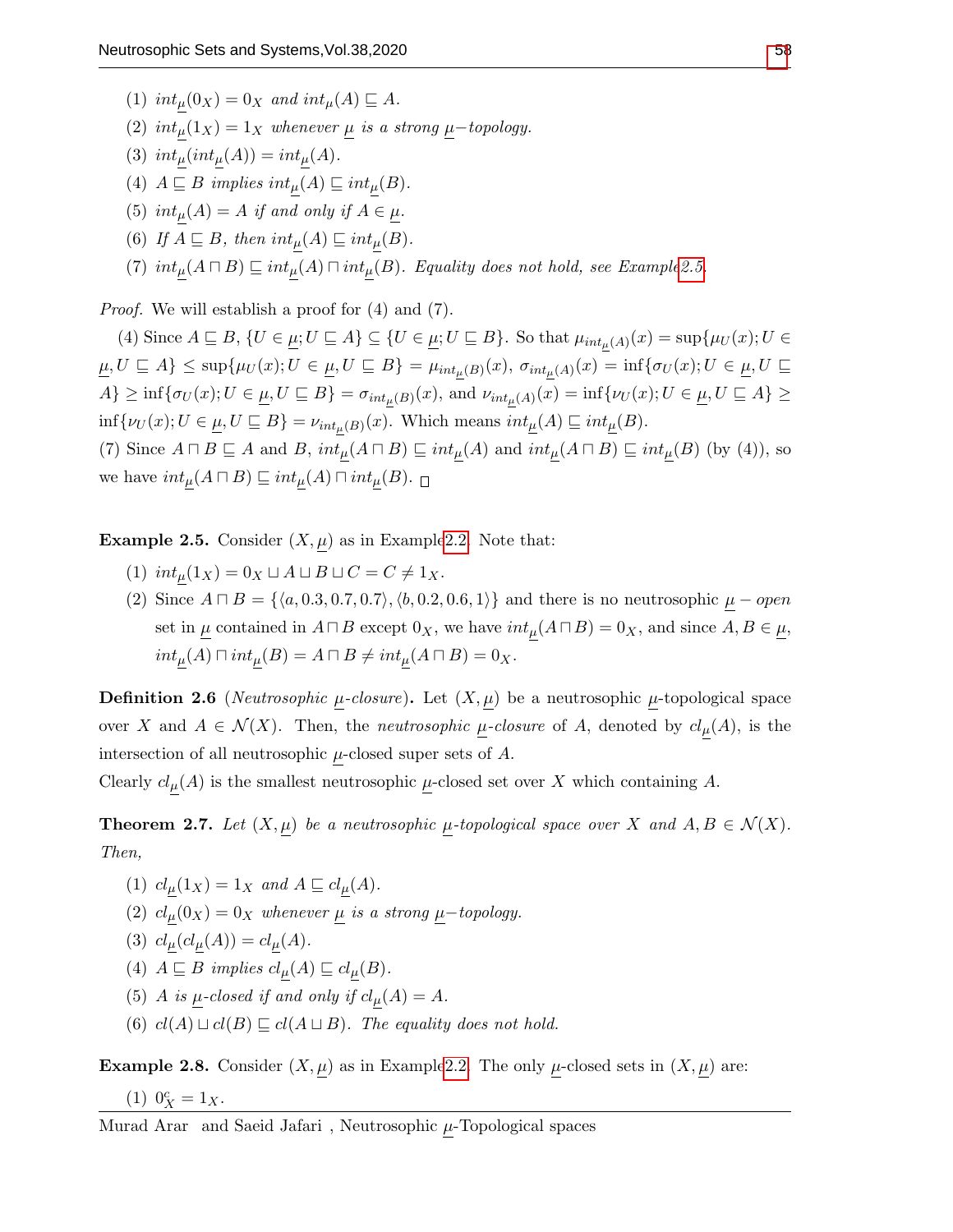- (2)  $A^c = \{\langle a, 0.7, 0.5, 0.3 \rangle, \langle b, 1, 0.6, 0.3 \rangle\}.$
- (3)  $B^c = \{\langle a, 0.1, 0.3, 0.4 \rangle, \langle b, 0.9, 0.4, 0.2 \rangle\}.$
- (4)  $C^c = \{\langle a, 0.1, 0.5, 0.4 \rangle, \langle b, 0.9, 0.6, 0.3 \rangle\}$

It is clear that  $cl_{\mu}(0_X) = 0_X^c \Box A^c \Box B^c \Box C^c = \{ \langle a, 0.1, 0.5, 0.4 \rangle, \langle b, 0.9, 0.6, 0.3 \rangle \} \neq 0_X$ . Let  $H =$  $A^c$  and  $K = B^c$ . Then  $cl_{\mu}(H) \sqcup cl_{\mu}(K) = \{\langle a, 0.7, 0.3, 0.3 \rangle, \langle b, 1, 0.4, 0.2 \rangle\}$  and  $cl_{\mu}(H \sqcup K) = 1_X$ , since the only neutrosophic  $\mu$ -closed set containing  $H \sqcup K = cl_{\mu}(H) \sqcup cl_{\mu}(K)$  is  $1_X$ .

The following theorem shows the importance of generalized neutrosophic  $\mu$ -topological spaces.

<span id="page-8-0"></span>**Theorem 2.9.** Let  $(X, \tau)$  be a neutrosophic topological space over X. Then:

- (1) The set  $N\alpha-O(\tau)$  of all neutrosophic  $\alpha$ -open sets over  $(X,\tau)$  is a strong neutrosophic  $\mu$ -topology over X.
- (2) The set  $GNPC(\tau)$  of all neutrosophic pre-closed sets in  $(X, \tau)$  is a strong neutrosophic  $\mu$ -topology over X.

*Proof.* Easy! we just call Theore[m1.14.](#page-3-0)  $\Box$ 

**Definition 2.10.** Let  $(X, \mu)$  and  $(Y, \mu)$  be two neutrosophic  $\mu$ -topological spaces and let  $\Omega: X \to Y$  be any function. Then  $\Omega$  is said to be neutrosophic  $(\mu, \hat{\mu})$ -continuous if for any neutrosofpic point  $x_{\alpha,\beta,\gamma}$  and for any neutrosophic  $\mu$ -open set  $V \in \hat{\tau}$  such that  $f(x_{\alpha,\beta,\gamma}) \in V$ there exists  $U \in \tau$  such that  $x_{\alpha,\beta,\gamma} \in U$  and  $\Omega(U) \sqsubseteq V$ .

**Theorem 2.11.** Let X and Y be two nonempty sets and  $\Omega : X \to Y$  be any function. Let  $x_{\alpha,\beta,\gamma}$  be a neutrosophic point in X. Then  $\Omega(x_{\alpha,\beta,\gamma}) = \Omega(x)_{\alpha,\beta,\gamma}$ ; that is the image of a neutrosophic point is a neutrosophic point.

*Proof.* We will prove it for Type.I and Type.II neutrosophic sets. Let  $A = x_{\alpha,\beta,\gamma}$  and  $\Omega(x) = \hat{y}$ . Then the Type.I (Type.II) image of A under  $\Omega$ , denoted by  $\Omega(A)$ , is the Neutrosophic set:

$$
\Omega(A) = \{ \langle y, \Omega(\mu_A)(y), \Omega(\sigma_A)(y), (1 - \Omega(1 - \nu_A))(y) \rangle; y \in Y \}, \text{ where}
$$

$$
(\mu_A)(y) = \begin{cases} \sup_{x \in \Omega^{-1}(y)} \mu_A(x) & \text{if } \Omega^{-1}(y) \neq \emptyset \\ 0 & \text{if } \Omega^{-1}(y) \neq \emptyset \end{cases} = \begin{cases} \alpha & \text{if } y = \circ \\ 0 & \text{if } y \neq \circ \end{cases}
$$

$$
(\sigma_A)(y) = \begin{cases} \inf_{x \in \Omega^{-1}(y)} \sigma_A(x) & \text{if } \Omega^{-1}(y) \neq \emptyset \\ 1 & \text{if } \Omega^{-1}(y) \neq \emptyset \end{cases} = \begin{cases} \beta & \text{if } y = \circ y \\ 1 & \text{if } y \neq \circ y \end{cases} (Type I)
$$

Murad Arar $\,$  and Saeid Jafari $\,$  , Neutrosophic  $\underline{\mu}$  -Topological spaces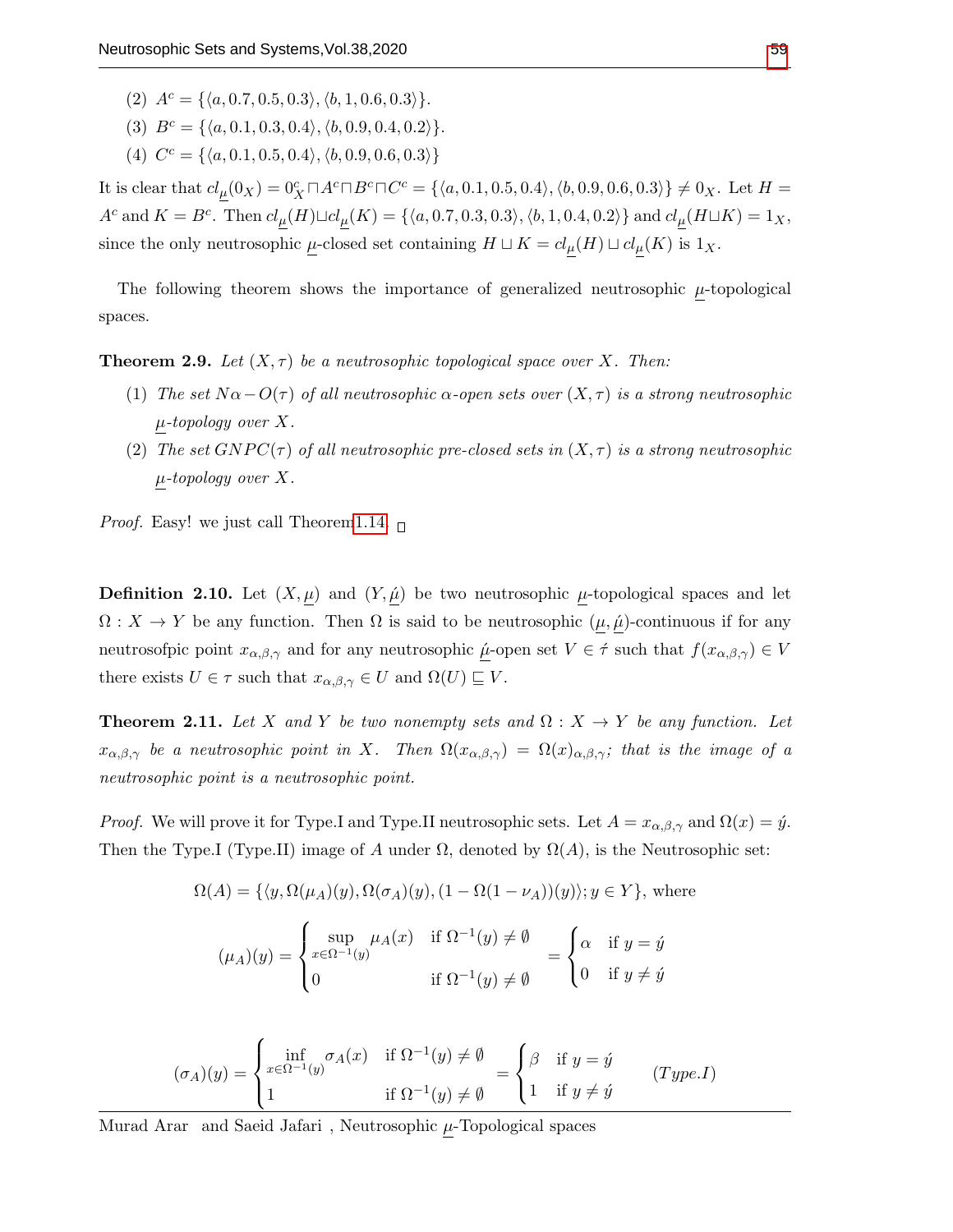$$
(\sigma_A)(y) = \begin{cases} \sup_{x \in \Omega^{-1}(y)} \sigma_A(x) & \text{if } \Omega^{-1}(y) \neq \emptyset \\ 0 & \text{if } \Omega^{-1}(y) \neq \emptyset \end{cases} = \begin{cases} \beta & \text{if } y = \circ y \\ 0 & \text{if } y \neq \circ y \end{cases} (Type.II)
$$

$$
(1 - \Omega(1 - \nu_A))(y) = \begin{cases} \inf_{x \in \Omega^{-1}(y)} \nu_A(x) & \text{if } \Omega^{-1}(y) \neq \emptyset \\ 1 & \text{if } \Omega^{-1}(y) \neq \emptyset \end{cases} = \begin{cases} \gamma & \text{if } y = \hat{y} \\ 1 & \text{if } y \neq \hat{y} \end{cases}
$$

That is -in Type.I and Type.II neutrosophic sets-  $\Omega(x_{\alpha,\beta,\gamma}) = \hat{y}_{\alpha,\beta,\gamma}$  where  $\hat{y} = \Omega(x)$ .

**Definition 2.12.** A neutrosophic point of type. (type. II)  $x_{\alpha,\beta,\gamma}$  is said to be in the neutrosophic set A -in symbols  $x_{\alpha,\beta,\gamma} \in A$ )- if and only if  $\alpha < \mu_A(x), \beta > \sigma_A(x)$  and  $\gamma > \nu_A(x)$  $(\alpha < \mu_A(x), \beta < \sigma_A(x) \text{ and } \gamma > \nu_A(x)).$ 

**Lemma 2.13.** Let  $A \in \mathcal{N}(X)$  and suppose that for every  $x_{\alpha,\beta,\gamma} \in A$  there exists a neutrosophic set  $B(x_{\alpha,\beta,\gamma}) \in \mathcal{N}(X)$  such that  $x_{\alpha,\beta,\gamma} \in B(x_{\alpha,\beta,\gamma}) \sqsubseteq A$ . Then  $A = \sqcup \{B(x_{\alpha,\beta,\gamma}); x_{\alpha,\beta,\gamma} \in A\}$ .

*Proof.* The proof will be established for Type.I. Set  $H = \bigcup \{B(x_{\alpha,\beta,\gamma}); x_{\alpha,\beta,\gamma} \in A\}$ . It suffices to show that  $A \sqsubseteq H$  and  $H \sqsubseteq A$ . First note that for every  $B(x_{\alpha,\beta,\gamma}) \sqsubseteq A$  we have  $\mu_{B(x_{\alpha,\beta,\gamma})}(x) \le$  $\mu_A(x), \sigma_{B(x_{\alpha,\beta,\gamma})}(x) \geq \sigma_A(x)$  and  $\nu_{B(x_{\alpha,\beta,\gamma})}(x) \geq \nu_A(x)$  for every  $x \in X$ . Let  $x \in X$ . Then  $\mu_H(x) = \sup \{ \mu_{B(x_{\alpha,\beta,\gamma})} : x_{\alpha,\beta,\gamma} \in A \} \leq \mu_A(x), \ \sigma_H(x) = \inf \{ \sigma_{B(x_{\alpha,\beta,\gamma})} : x_{\alpha,\beta,\gamma} \in A \} \geq \sigma_A(x),$ and  $\nu_H(x) = \inf \{ \nu_{B(x_{\alpha,\beta,\gamma})} : x_{\alpha,\beta,\gamma} \in A \} \ge \sigma_A(x)$ , this means  $H \sqsubseteq A$ . To prove the converse, let  $x \in X$  and let  $\alpha_1 = \mu_A(x)$ ,  $\beta_1 = \sigma_A(x)$ , and  $\gamma_1 = \nu_A(x)$ . Consider the neutrosophic points  $x_{\alpha,\beta,\gamma}$  such that  $\alpha < \alpha_1$ ,  $\beta > \beta_1$  and  $\gamma > \gamma_1$ . Then  $x_{\alpha,\beta,\gamma} \in A$ . Let  $A_x = \bigcup \{B(x_{\alpha,\beta,\gamma}); \alpha <$  $\alpha_1, \beta > \beta_1$  and  $\gamma > \gamma_1$ . It is clear that  $A_x \subseteq H$  so that  $\mu_{A_x}(x) \leq \mu_H(x), \sigma_{A_x}(x) \geq \sigma_H(x)$ and  $\nu_{A_x}(x) \ge \nu_H(x)$ . But  $\mu_{A_x}(x) = \sup \{ \mu_{A_{x_{\alpha,\beta,\gamma}}}(x) : \alpha < \alpha_1, \beta > \beta_1, \gamma > \gamma_1 \} = \alpha_1 =$  $\mu_A(x), \ \sigma_{A_x}(x) = \inf \{ \sigma_{A_{x_{\alpha,\beta,\gamma}}}(x); \alpha \ < \ \alpha_1, \beta \ > \ \beta_1, \gamma \ > \ \gamma_1 \} \ = \ \beta_1 \ = \ \sigma_A(x) \ \ \text{and} \ \ \nu_{A_x}(x) \ =$  $\sup\{\nu_{A_{x_{\alpha,\beta,\gamma}}}(x);\alpha\ <\alpha_1,\beta\ >\ \beta_1,\gamma\ >\ \gamma_1\} \ =\ \gamma_1\ =\ \nu_A(x),$  which implies  $\mu_A(x)\ \leq\ \mu_H(x),$  $\sigma_A \geq \sigma_H(x)$  and  $\nu_A \geq \nu_H(x)$  or, equivalently,  $A \sqsubseteq H$ .

<span id="page-9-0"></span>**Corollary 2.14.** Let  $(X, \mu)$  be a neutrosophic topological space over X and let  $A \in \mathcal{N}(X)$ . Then A is neutrosophic  $\mu$ -open in  $(X, \mu)$  if and only if for every  $x_{\alpha,\beta,\gamma} \in A$  there exists a neutrosophic  $\mu$ -open set  $B(x_{\alpha,\beta,\gamma}) \in \mu$  such that  $x_{\alpha,\beta,\gamma} \in B(x_{\alpha,\beta,\gamma}) \subseteq A$ .

**Definition 2.15.** Let  $(X, \mu)$  be a neutrosophic topological space over X. A sub-collection  $\mathcal{B} \subseteq \mu$  is called a neutrosophic  $\mu - base$  for  $\mu$  if and only if for any  $U \in \mu$  there exists  $\mathcal{B} \subseteq \mathcal{B}$ such that  $U = \sqcup \{B; B \in \mathcal{B}\}.$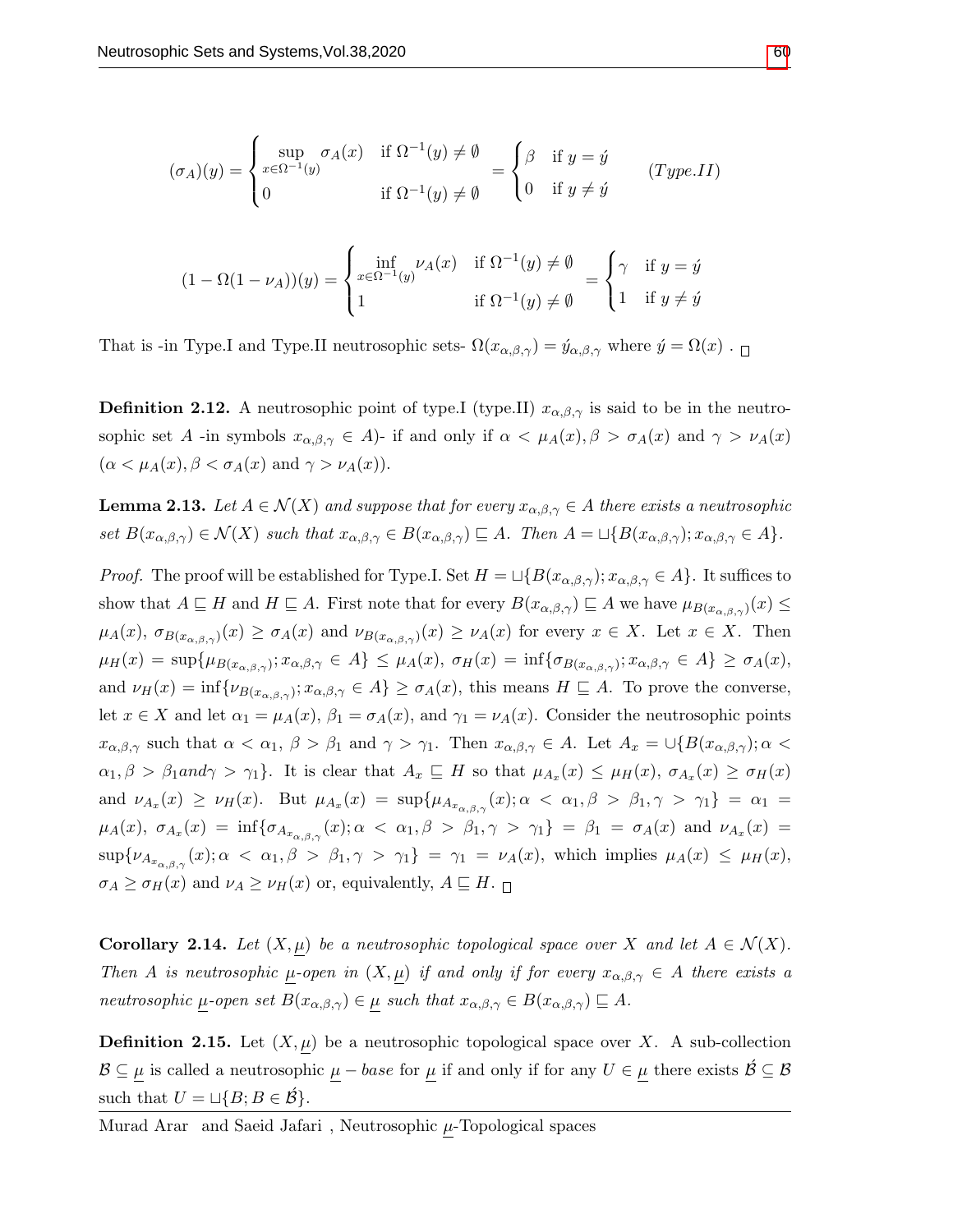**Corollary 2.16.** Let  $(X, \mu)$  be a neutrosophic topological space over X. Then a subcollection B of  $\mu$  is a neutrosophic  $\mu$  – base for  $\mu$  if and only if for every  $U \in \mu$  and every  $x_{\alpha,\beta,\gamma} \in U$ there exists  $B \in \mathcal{B}$  such that  $x_{\alpha,\beta,\gamma} \in B \sqsubseteq U$ .

**Theorem 2.17.** Let  $(X, \mu)$  and  $(Y, \mu)$  be two neutrosophic  $\mu$ -topological spaces and let  $\Omega$ :  $X \to Y$  be any function. Then  $\Omega$  is neutrosophic  $(\mu, \hat{\mu})$ -continuous if and only if  $\Omega^{-1}(V)$  is a neutrosophic  $\mu$ -open set whenever V is a neutrosophc  $\mu$ -open set.

*Proof.* Suppose that  $\Omega$  is neutrosophic  $(\mu, \hat{\mu})$ -continuous, V be a neutrosophc  $\hat{\mu}$ -open set, and  $x_{\alpha,\beta,\gamma} \in \Omega^{-1}(V)$ . Then  $\Omega(x_{\alpha,\beta,\gamma}) = \Omega(x)_{\alpha,\beta,\gamma} \in \Omega(\Omega^{-1}(V)) \subseteq V$  (we used theore[m1.16\(](#page-4-0)4)). Since  $\Omega$  is  $(\mu, \hat{\mu})$ -continuous, there exists a neutrosophic  $\mu$ –open set  $V(x_{\alpha,\beta,\gamma})$ such that  $x_{\alpha,\beta,\gamma} \in V(x_{\alpha,\beta,\gamma})$  and  $\Omega(V(x_{\alpha,\beta,\gamma})) \subseteq V$ , which implies, by theore[m1.16\(](#page-4-0)3),  $V(x_{\alpha,\beta,\gamma}) \subseteq \Omega^{-1}(\Omega(V(x_{\alpha,\beta,\gamma}))) \subseteq \Omega^{-1}(V)$ , that is, by corollary 2.14,  $\Omega^{-1}(V)$  is  $\mu$  – open. Conversely, suppose the condition of the theorem is true. To show that  $\Omega$  is  $(\mu, \hat{\mu})$ -continuous let  $x_{\alpha,\beta,\gamma}$  be a neutrosophic point in X and V is a neutrosophic  $\mu$  – open set such that  $\Omega(x_{\alpha,\beta,\gamma}) \in V$ . By the condition of the theorem,  $\Omega^{-1}(V)$  is neutrosophic  $\mu$ –open set, and from theore[m1.16](#page-4-0) (3) and (4) we have  $x_{\alpha,\beta,\gamma} \in \Omega^{-1}(\Omega(x_{\alpha,\beta,\gamma})) \sqsubseteq \Omega^{-1}(V)$ , and  $\Omega(\Omega^{-1}(V)) \sqsubseteq V$ , respectively. So we have  $\Omega^{-1}(V)$  is neutrosophic  $\mu$  – open,  $x_{\alpha,\beta,\gamma} \in \Omega^{-1}(V)$  and  $\Omega(\Omega^{-1}(V)) \sqsubseteq V$ which mean  $\Omega$  is a neutrosophic  $(\mu, \hat{\mu})$ -continuous function.  $\Box$ 

**Theorem 2.18.** Let  $(X, \mu)$  and  $(Y, \hat{\mu})$  be two neutrosophic  $\mu$ -topological spaces,  $\Omega: X \to Y$  be any function, and  $\beta$  is a neutrosophic  $\mu$ −base for  $\mu$ . Then  $\Omega$  is neutrosophic  $(\mu, \mu)$ -continuous if and only if  $\Omega^{-1}(V)$  is a neutrosophic  $\mu$ -open set for every  $V \in \acute{B}$ .

*Proof.*  $\Rightarrow$  Obvious!

 $\Leftarrow$ ) Suppose that  $\Omega$  satisfies the condition of the theorem, and let V be any neutrosophic  $\mu$  – open set. Since  $\acute{\mathcal{B}}$  is a neutrosophic  $\mu$  – base for  $\acute{\mu}$ , there exists a sub-collection  $\mathcal{B}^*$  from  $\cancel{B}$  such that  $V = \sqcup \{B; B \in \mathcal{B}^*\}$ . But  $\Omega^{-1}(V) = \Omega^{-1}(\sqcup \{B; B \in \mathcal{B}^*\}) = \sqcup \{\Omega^{-1}(B); B \in \mathcal{B}^*\}.$ Since  $\Omega^{-1}(B)$  is neutrosophic  $\mu - open$  for every  $B \in \mathcal{B}^*, \Omega^{-1}(V)$  is neutrosophic  $\mu - open$ , and so  $\Omega$  is a neutrosophic  $(\mu, \hat{\mu})$ -continuous function.  $\Box$ 

**Definition 2.19.** Let  $(X, \mu)$  be a neutrosophic  $\mu$ -topological space. A sub-collection  $\mathcal{U} \subseteq \mu$ is called a type.I (type.II) *neutrosophic*  $\mu$ −open cover of X, if  $1_X = \sqcup \{U; U \in \mathcal{U}\}.$ 

**Definition 2.20.** Let  $(X, \mu)$  be a neutrosophic  $\mu$ -topological space, and let  $\mathcal{U}$  be a neutrosophic  $\mu$ −open cover of X. A sub-collection  $\acute{\mathcal{U}} \subseteq \mathcal{N}(X)$  is called a *neutrosophic*  $\underline{\mu}$ −subcover of X from  $\mathcal{U}$ , if  $\mathcal{U}$  is a neutrosophic  $\underline{\mu}$ -open cover of X and  $\mathcal{U} \subseteq \mathcal{U}$ .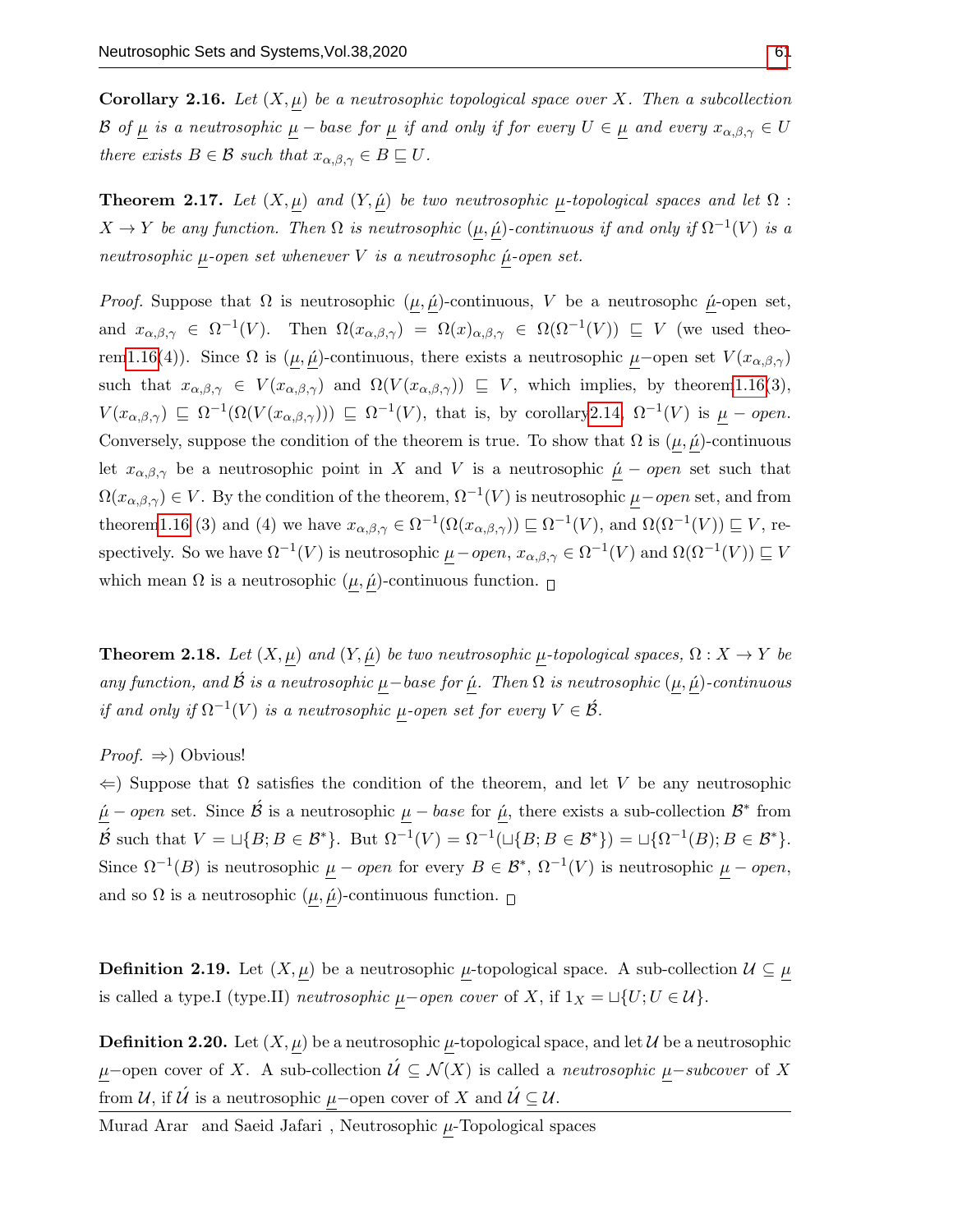**Corollary 2.21.** Let  $(X, \mu)$  be a neutrosophic  $\mu$ -topological space. A sub-collection  $\mathcal{U} \subseteq \mu$  is a  $\mu$ −open cover of X if and only if for every  $x_{\alpha,\beta,\gamma}$  in X there exists  $U \in \mathcal{U}$  such that  $x_{\alpha,\beta,\gamma} \in U$ .

**Definition 2.22.** A neutrosophic  $\mu$ -topological space  $(X, \mu)$  is called *neutrosophic*  $\mu$ -compact space if every neutrosophic  $\mu$ –open cover of X from  $\mu$  has a finite neutrosophic  $\mu$ -subcover of  $X$ .

**Theorem 2.23.** Let  $\Omega$  :  $(X, \mu) \to (Y, \hat{\mu})$  be a neutrosophic  $(\mu, \hat{\mu})$ -continuous function. If  $(X, \mu)$  is neutrosophic  $\mu$ –compact, then  $(Y, \hat{\mu})$  is neutrosophic  $\mu$ –compact.

*Proof.* Let V be a neutrosophic  $\mu$ -open cover of Y. Consider the collection  $V^{-1}$  =  $\{\Omega^{-1}(V); V \in \mathcal{V}\}\$ . Since  $\Omega$  is neutrosophic  $(\mu, \hat{\mu})$ -continuous,  $\mathcal{V}^{-1} \subseteq \mu$ . Set  $A =$  $\Box\{\Omega^{-1}(V); V \in \mathcal{V}\}\.$  To show that  $A = 1_X$ . But  $A = \Box\{\Omega^{-1}(V); V \in \mathcal{V}\}\ = \Omega^{-1}(\Box\{V; V \in \mathcal{V}\})$  $V$ }) =  $\Omega^{-1}(1_Y) = 1_X$  (we used Proposition [1.16,](#page-4-0)(9)); i.e.  $V^{-1}$  is a neutrosophic  $\mu$  – open cover of X. Since X is neutrosophic  $\mu$  – compact space,  $\mathcal{V}^{-1}$  has a finite neutrosophic  $\mu$  – open sub-cover  $\mathcal{V}^{*-1}$ . Suppose that  $\mathcal{V}^{*-1} = {\Omega^{-1}(V_i)}$ ;  $i = 1, 2, ..., n$ . Set  $\mathcal{V}^* = {V_i; i = 1, 2, ..., n}$ . It is clear that  $\mathcal{V}^* \subseteq \mathcal{V}$ . Since  $\Omega$  is surjective,  $\Omega(\Omega^{-1}(V_i)) = V_i$  for every  $i = 1, 2, ..., n$ , so we have  $\Box \{V_i; i = 1, 2, ..., n\} = \Box \{\Omega(\Omega^{-1}(V_i)); i = 1, 2, ..., n\} = \Omega(\Box \{\Omega^{-1}(V_i); i = 1, 2, ..., n\}) =$  $\Omega(1_X) = 1_Y$ , that is  $\mathcal{V}^*$  is a neutrosophic  $\mu$ -subcover of X from  $\mathcal{V}$ .

**Theorem 2.24.** Let  $(X, \mu)$  be a neutrosophic  $\mu$ -topological space, and  $\beta$  be a neutrosophic  $\mu$  − base for  $\mu$ . Then  $(X, \mu)$  is neutrosophic  $\mu$ –compact if and only if every neutrosophic  $\underline{\mu}$  – open cover of X from B has a finite neutrosophic  $\underline{\mu}$  – subcover.

*Proof.*  $\Rightarrow$  Obvious!

 $\Leftarrow$ ) Suppose that X satisfies the condition of the theorem. Let U be a neutrosophic  $\mu$  – open cover of X. For every  $U \in \mathcal{U}$  there exists  $\mathcal{B}_U \subseteq \mathcal{B}$  such that  $U = \sqcup \mathcal{B}_U$ . Set  $\mathcal{B}_1 = \{B; B \in \mathcal{B} \mid B \in \mathcal{B}\}$  $\mathcal{B}_U, U \in \mathcal{U}$ . It is clear that  $\mathcal{B}_1$  is a neutrosophic  $\mu$  – *open* cover of X from  $\mathcal{B}$ , so it has a finite neutrosophic  $\underline{\mu} - subcover \ \mathcal{B}_1^*$ . For every  $B \in \mathcal{B}_1^*$  there exists  $U_B \in \mathcal{U}$  such that  $B \sqsubseteq U_B$ . Let  $\mathcal{U}^* = \{U_B; B \in \mathcal{B}_1^*\}\.$  Since  $\mathcal{B}_1^*$  is a finite neutrosophic  $\underline{\mu}$  – open cover of X,  $\mathcal{U}^*$  is a finite  $\mu$  – subcover of X from U, and X is neutrosophic  $\mu$  – compact.  $\Box$ 

**Definition 2.25.** A neutrosophic  $\mu$ -topological space  $(X, \mu)$  is called:

- (1) neutrosophic  $\mu$ -Lindelöf space if every neutrosophic  $\mu$  open cover of X from  $\mu$  has a countable neutrosophic  $\mu$ -subcover of X.
- (2) neutrosophic  $\mu$ -countably compact space if every neutrosophic  $\mu$ -open countable cover of X from  $\mu$  has a finite neutrosophic  $\mu$ -subcover of X.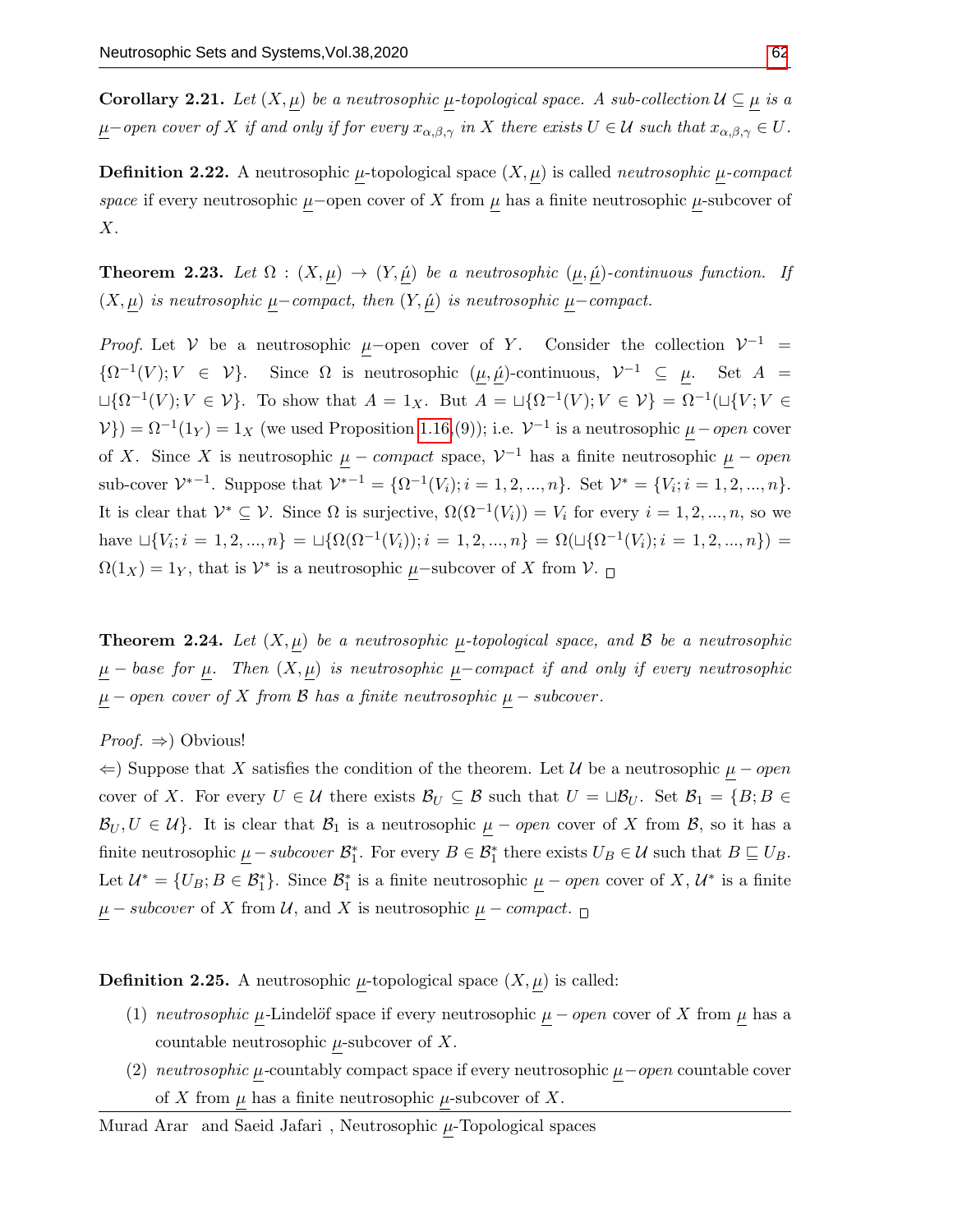**Theorem 2.26.** Every neutrosophic  $\mu$ -topological space with a countable neutrosophic  $\mu$ −base is neutrosophic  $\mu$ -Lindelöf.

*Proof.* Let  $(X, \mu)$  be a neutrosophic  $\mu$ -topological space with a countable neutrosophic  $\mu$ –base B. Let U be a neutrosophic  $\mu$  – open cover of X. For every  $U \in U$ , there exists  $\mathcal{B}_U \subseteq \mathcal{B}$  such that  $U = \Box \mathcal{B}_{\mathcal{U}}$ . Let  $\mathcal{B}^* = \bigcup \{\mathcal{B}_{\mathcal{U}}; U \in \mathcal{U}\}\$ . Since  $\mathcal{U}$  is a neutrosophic  $\mu$  – open cover of X,  $\mathcal{B}^*$ is a neutrosophic  $\mu$  – open cover of X. And since  $\mathcal{B}^* \subseteq \mathcal{B}, \mathcal{B}^*$  is countable. We can write  $\mathcal{B}^* = \{B_i; i = 1, 2, 3, ...\}$ . For every  $i = 1, 2, 3, ...$  pick a unique  $U_i \in \mathcal{U}$  such that  $B_i \sqsubseteq U_i$ . Let  $\mathcal{U}^* = \{U_i; i = 1, 2, ...\}$ . Since  $\mathcal{B}^*$  is a neutrosophic  $\mu$  – open cover of X,  $\mathcal{U}^*$  is a neutrosophic  $\mu$  – open subcover of X from U, and hence X is a neutrosophic  $\mu$ -Lindelöf space.  $\Box$ 

## **Theorem 2.27.** Every neutrosophic  $\mu$ -Lindelöf and  $\mu$ -countably compact space is  $\mu$ -compact.

*Proof.* Let  $(X, \mu)$  be a neutrosophic  $\mu$ -Lindelöf and  $\mu$  – *countably* compact space, and let  $\mathcal{U}$ be a neutrosophic  $\mu$  – *open* cover of X. Since X is neutrosophic  $\mu$ -Lindelöf, U has a countable neutrosophic  $\mu$  – subcover (say  $\mathcal{U}_1$ ) of X from  $\mathcal{U}$ . And since X is neutrosophic  $\mu$  – countably compact,  $U_1$  has a neutrosophic  $\mu$  – finite subcover, say  $U_2$ , from  $U_1$ . It is clear that  $U_2$ is a neutrosophic  $\mu$  – finite subcover of X from U, that means  $(X, \mu)$  is a neutrosophic  $\mu$  – comapact.  $\Box$ 

**Corollary 2.28.** Every neutrosophic  $\mu$ -countably compact space with a neutrosophic countable  $\mu - base$  is  $\mu$ -compact.

Example 2.29. Let  $X = \{a, b\}$  and  $\beta = \{A_n; n = 1, 2, 3, ...\}$  where  $A_n = \{(x, 1 -$ 1  $\frac{1}{2n}, \frac{1}{2n}$  $\frac{1}{2n}, \frac{1}{2n}$  $\frac{1}{2n}$ ;  $x \in X$ . Consider the neutrosophic  $\mu$ -topology  $\tau(\beta)$  generated by the neutrosophic  $\mu$ -base  $\beta$ . Since  $\tau(\beta)$  has a countable base,  $\tau(\beta)$  is neutrosophic  $\mu$ -Lindelöf. Note that  $\tau(\beta)$  is strong neutrosophic  $\mu$ -topological space, since  $\beta$  covers X, actually:

 $\Box \beta = \Box \{A_n; n = 1, 2, 3, ...\} = \{\langle x, \vee_1^{\infty} 1 - \frac{1}{2n}\rangle\}$  $\frac{1}{2n}, \wedge_1^{\infty} \frac{1}{2n}$  $\frac{1}{2n}, \wedge_1^{\infty} \frac{1}{2n}$  $\frac{1}{2n}$ ;  $x \in X$  = { $\langle x, 1, 0, 0 \rangle$ ;  $x \in X$ } = 1x. Now, we will show that  $\tau(\beta)$  is not neutrosophic  $\mu$ -countably paracompact (which implies it is not neutrosophic  $\mu$ -compact). By contrapositive, suppose X is neutrosophic  $\mu$ countably paracompact. Then  $\mathcal{U} = \beta$  is a countable neutrosophic  $\mu$ -open cover of X. Since we suppose X is neutrosophic  $\mu$ -countably paracompact, U has a finite  $\mu$ -subcover, say  $\mathcal{U}^* = \{A_{n1}, A_{n2}, ..., A_{nk}\}.$  But  $A_{n1} \sqcup A_{n2} \sqcup ... \sqcup A_{nk} = A_t$  where  $t = \max\{n_1, n_2, ..., n_k\},$  and  $A_t = \{\langle x, 1 - \frac{1}{2i}\rangle\}$  $\frac{1}{2t}, \frac{1}{2t}$  $\frac{1}{2t}, \frac{1}{2t}$  $\frac{1}{2t}$ ;  $x \in X$   $\neq 1_X$ , a contradiction. So X is not neutrosophic  $\mu$ -countably paracompact and hence is not neutrosophic  $\mu$ -compact.

The following theorem shows that neutrosophic  $\mu$ -compact space and neutrusophic  $\mu$ countably compact space are equivalent if  $X$  is countable, which is not true in topological spaces.

Murad Arar $\,$  and Saeid Jafari $\,$  , Neutrosophic  $\mu\text{-}\mathrm{Topological}\,$  spaces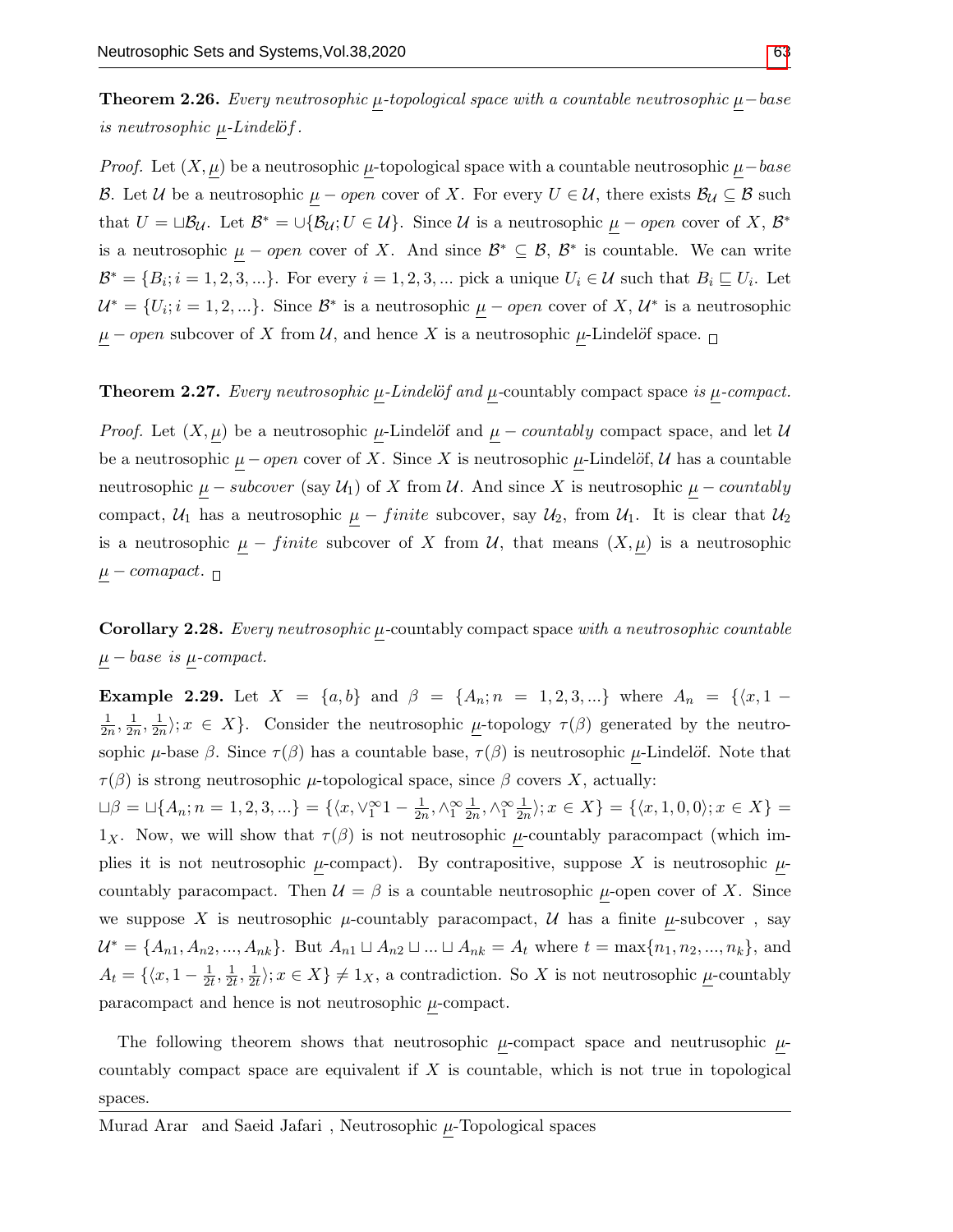<span id="page-13-0"></span>**Theorem 2.30.** For every countable neutrosophic  $\mu$ -topological space X, the following two statements are equivalent:

- (1)  $X$  is neutrosophic  $\mu$ -compact.
- (2)  $X$  is neutrosophic  $\mu$ -countably compact.

*Proof.*  $\Rightarrow$  Obvious!

 $\Leftarrow$ ) Suppose that X is a countable neutrosophic  $\mu$ -countably compact space, and let U be a neutrosophic  $\mu$ -open cover of X. For every  $x \in X$  we define the following three subsets of  $[0, 1]$ .

- (1)  $D_{\mu}^{x} = {\mu_A(x); A \in \mathcal{U}}.$
- (2)  $D^x_\sigma = {\sigma_A(x); A \in \mathcal{U}}.$
- (3)  $D_{\nu}^{x} = {\nu_{A}(x); A \in \mathcal{U}}.$

Let  $D_1^x$ ,  $D_2^x$  and  $D_3^x$  be three countable dense subsets of  $D_{\mu}^x$ ,  $D_{\sigma}^x$  and  $D_{\nu}^x$  respectively in the usual sense (the usual topology on the unit interval). Since  $\mathcal U$  is a neutrosophic  $\mu$ -open cover of X, we have  $\sup D_1^x = \sup D_\mu^x = 1$ ,  $\inf D_2^x = \inf D_\sigma^x = 0$  and  $\inf D_3^x = \inf D_\nu^x = 0$ . Let  $\mathcal{U}(x) = \{A \in \mathcal{U}; \mu_A(x) \in D_1^x, \sigma_A(x) \in D_2^x \text{ or } \nu_A(x) \in D_3^x\}.$  It is clear that  $\mathcal{U}(x)$  is countable. Let  $\mathcal{U}^* = \bigcup \{\mathcal{U}(x); x \in X\}$ . Since X is countable,  $\mathcal{U}^*$  is a countable sub-collection from  $\mathcal{U}$ . We will show that  $\mathcal{U}^*$  is a neutrosophic  $\mu$ -cover of X. Set  $B = \Box \mathcal{U}^*$ . For every  $x \in X$  we have:

- (1)  $\mu_B(x) = \vee {\mu_A(x); A \in B} \ge \vee {\mu_A(x); A \in D_1^x} = \sup D_1^x = 1.$
- (2)  $\sigma_B(x) = \land {\sigma_A(x); A \in B} \ge \land {\sigma_A(x); A \in D_1^x} = \inf D_2^x = 0.$
- (3)  $\nu_B(x) = \land {\nu_A(x); A \in B} \ge \land {\lor_A(x); A \in D_1^x} = \inf D_3^x = 0.$

Which implies that  $B = 1_X$  and  $\mathcal{U}^*$  is a neutrosophic countable  $\mu$ -open cover. Since X is a neutrosophic  $\mu$ -countably compact space,  $\mathcal{U}^*$  has a finite subcover, that is X is compact.

**Question 2.31.** Are neutrosophic  $\mu$ -compactness and neutrosophic  $\mu$ -countably compactness equivalent.

#### 3. Applications and further studies

All existing studies are about neutrosophic topological spaces and since Neutrosophic  $\mu$ topological space is a generalization of neutrosophic topological spaces we can get more generalized results in Neutrosophic  $\mu$ -topological space that are true for neutrosophic toplogical spaces, see for example Theorem [2.30,](#page-13-0) and some previous notations about neutrosophic sets can be considered as examples of neurosophic  $\mu$ -topological spaces, see Theorem [2.9](#page-8-0) which shows the relationship between  $\mu$ -topological space and previous studies. In the future work we need to answer the question posted in this paper: Are neutrosophic  $\mu$ -compactness and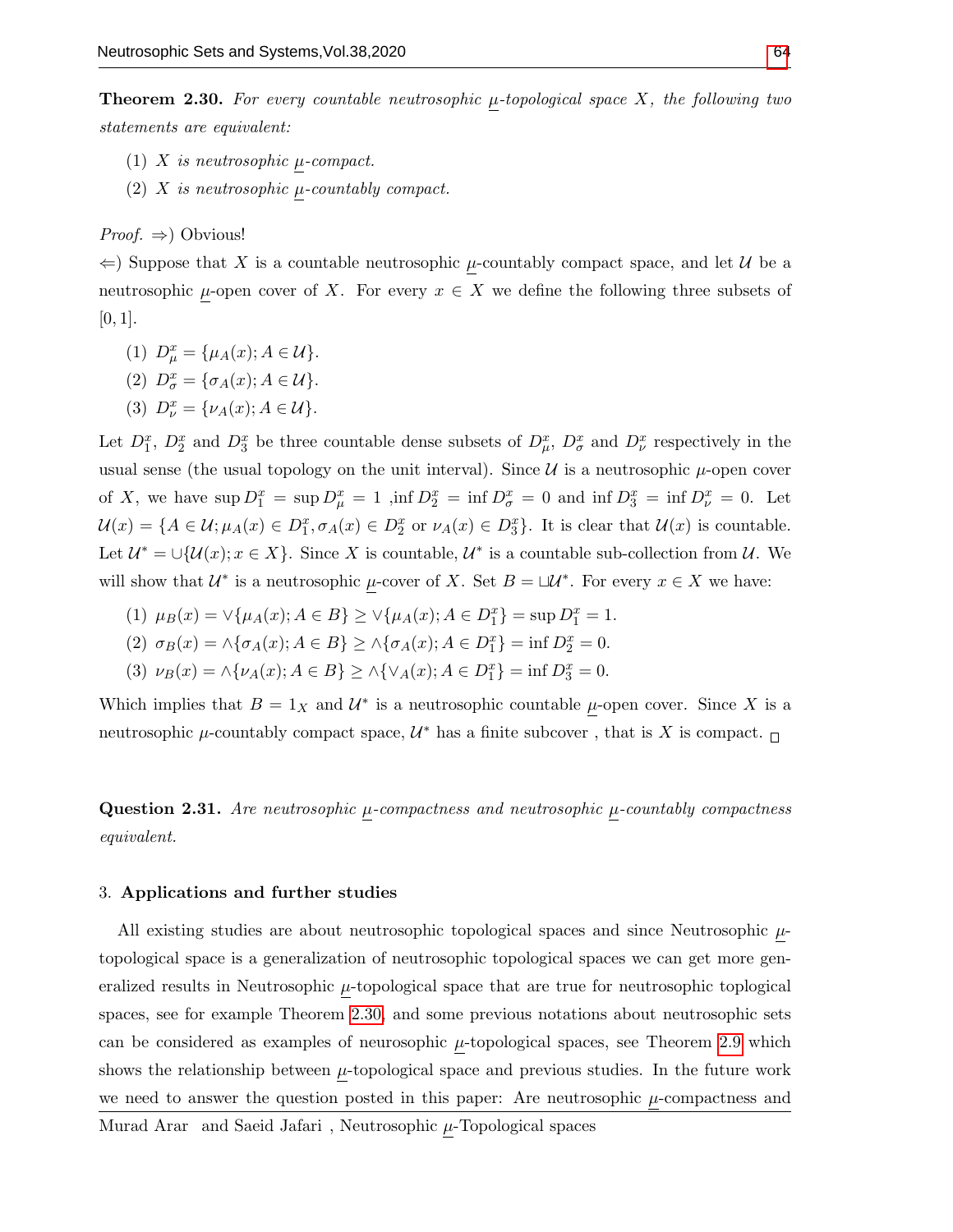neutrosophic  $\mu$ -countably compactness equivalent. Furthermore; many notations about neutrosophic  $\mu$ -topological spaces need to be studied for example, first and second countable spaces, neighborhood systems, the relation between the usual topology defined on the interval  $[0,1]$  (which is the range of  $\mu$ ,  $\sigma$  and  $\nu$  functions) and the neutrosophic  $\mu$ -topology defined on  $X$ .

Funding: This Project was supported by the Deanship of Scientific research at Prince Sattam Bin Abdulaziz University under the research project  $\frac{1}{2}$  2019/01/9633.

Conflicts of Interest: The authors declare that they have no conflict of interest.

## References

- <span id="page-14-5"></span>1. M. Abdel-Basset , A. Gamal, L. H. Son and F. Smarandache ,ABipolar Neutrosophic multi Criteria Decision Making Framework for Professional Selection, Applied Sciences, 10(4),1202.
- <span id="page-14-6"></span>2. M. Abdel-Basset , R. Mohamed , A. E. N. H. Zaied , A. Gamal and F. Smarandache ,Solving the supply chain problem using the best-worst method based on a novel Plithogenic Model, In Optimization Theory Based on Neutrosophic and Plithogenic Sets, Academic Press, 2020, 1-19.
- <span id="page-14-7"></span>3. M. Abdel-Basset and R. Mohamed ,A Novel Plithogenic TOPSIS-CRITIC Model for Sustainable Supply Chain Risk Management, Journa of Cleaner Production, 2020,247, 119586.
- <span id="page-14-8"></span>4. M. Abdel-Basset , R. Mohamed , A. E. N. H. Zaied and F. Smarandache , A Hybrid Plithogenic Decison-Making Approach with quality function deployment for selecting Supply Chain Sustainability metrics, Symmetry, 2019, 11(7), 903.
- <span id="page-14-9"></span>5. W. Al-Omari and S. Jafari, On Generalized Closed Sets and Generalized Pre-Closed Sets in Neutrosophic Topological Spaces, Mathematics, 7(1), 2018, 1-12.
- <span id="page-14-10"></span>6. W. Al-Omari and F. Smarandache, New Neutrosophic Sets via Neutrosophic Topological Spaces, Neutrosophic Operational Research, 1(XIII), 2016, 189-209.
- <span id="page-14-15"></span>7. M. ARAR , A Note on Spaces with a Countable µ-Base, Acta Math. Hungar., 144 (2) (2014), 494–498.
- <span id="page-14-13"></span>8. M. M. ARAR, On Countably  $\mu$ -Paracompact Spaces, Acta Math. Hungar., 149 (1) (2016), 50–57.
- <span id="page-14-14"></span>9. M. ARAR , Strongly Generalized Neighbrhood Systems, Missouri Journal of Mathematical Sciences, 29(1). 2017, 43-49.
- <span id="page-14-0"></span>10. K. Atanassov , intuitionistic fuzzy sets, in V.Sgurev, ed.,Vii ITKRS Session, Sofia(June 1983 central Sci. and Techn. Library, Bulg. Academy of Sciences( 1984).
- 11. K. Atanassov , intuitionistic fuzzy sets, Fuzzy Sets and Systems 20, 1986, 87-96.
- <span id="page-14-1"></span>12. K. Atanassov , Review and new result on intuitionistic fuzzy sets,preprint IM-MFAIS-1-88, Sofia, 1988.
- <span id="page-14-12"></span>13. A. Császár, *Generalized topology, generalized continuity*, Acta Math. Hungar, 96 (2002), 351-357.
- <span id="page-14-11"></span>14. R. Dhavaseelan and S. Jafari, Generalized neutrosophic closed sets, In New Trends in Neutrosophic Theory and Application; F. Smarandache and S. Pramanik (Editors), Pons Editions, Brussels, Belgium., 2 (2018), 261–274.
- <span id="page-14-2"></span>15. F. G. Lupiáñez, On neutrosophic topology, The International Journal of Systems and Cybernetics, 37(6) (2008), 797–800.
- <span id="page-14-3"></span>16. F. G. Lupiáñez, Interval neutrosophic sets and topology, The International Journal of Systems and Cybernetics, 38(3/4) (2009), 621–624.
- <span id="page-14-4"></span>17. A. Salama and S. AL-Blowi, Generalized neutrosophic set and generalized neutrosophic topological spaces, Computer Science and Engineering, 2(7) (2012), 129–132.